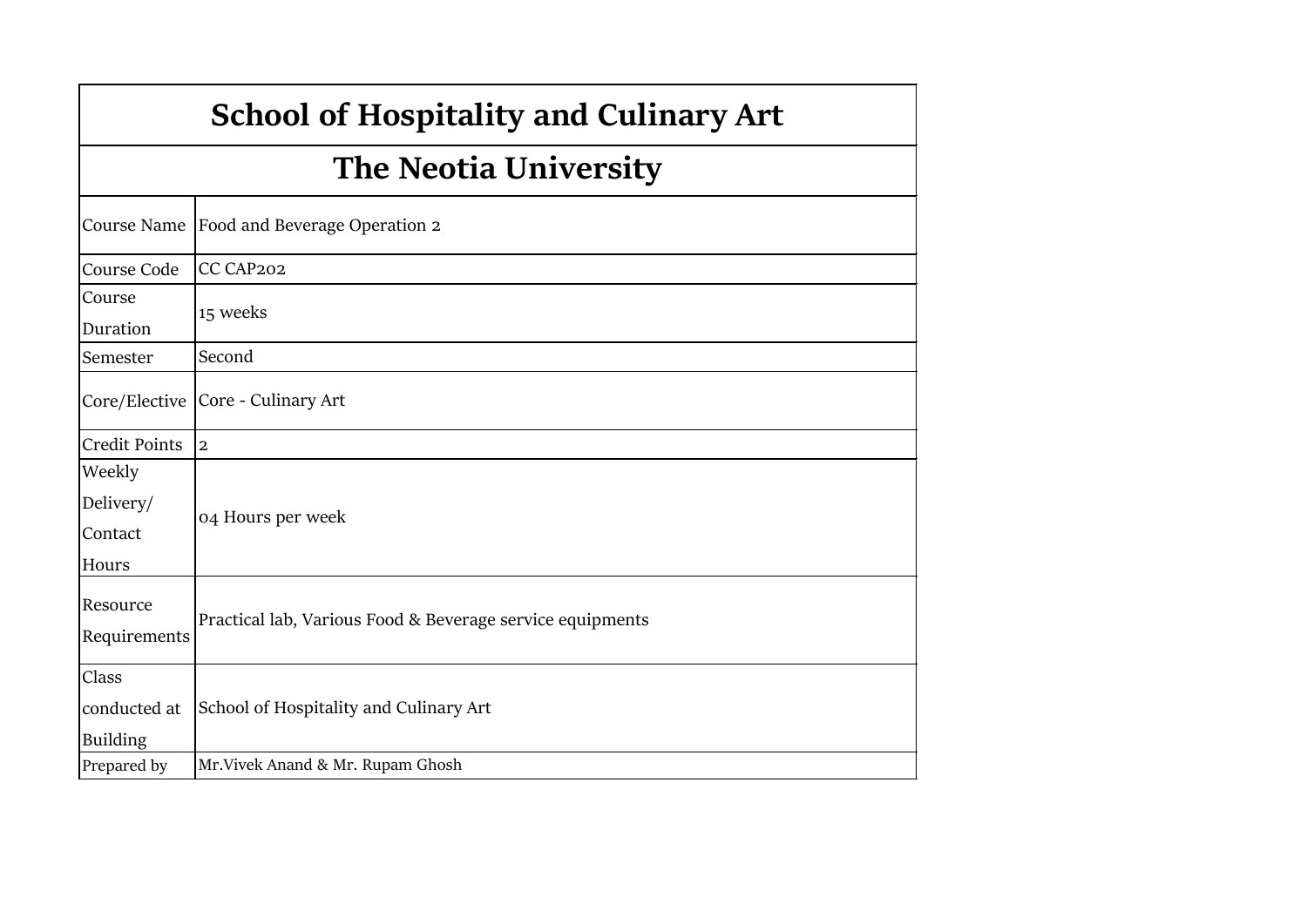## **Course Description**

This course will help our students in gaining various service knowledge about the Hospitality industry in depth. Students will learn the basics of food and beverage service techniques which actually follows in a  $5^*$  hotel.

## **Course Outcomes (COs)/ Learning Outcomes (LOs)**

After completion of the semester students will be able to learn about various social skills, have a wide range of knowledge regarding the supervisory skills, what is a Gueridon Trolley- Its impact and use in Service Industry, What is Kitchen Stewarding and its importance in food and beverage industry.Students wil learn basics of nonalcoholic beverage along with set up and functioning of formal and informal catering.

**Prescribed and Recommended Readings:**

**Required Textbook(s)**

Food and Beverage Service by R. Singaravelavan. Food and Beverage Service by Sudhir Andrews.

## **Recommended Reading(s**)

Food and Beverage Service book by Dennis Lillicrap and Vijay Dhawan

**Parameters required from the students:** Basic knowledge of food, Non-Alcoholic beverages i.e. Tea,Coffee etc.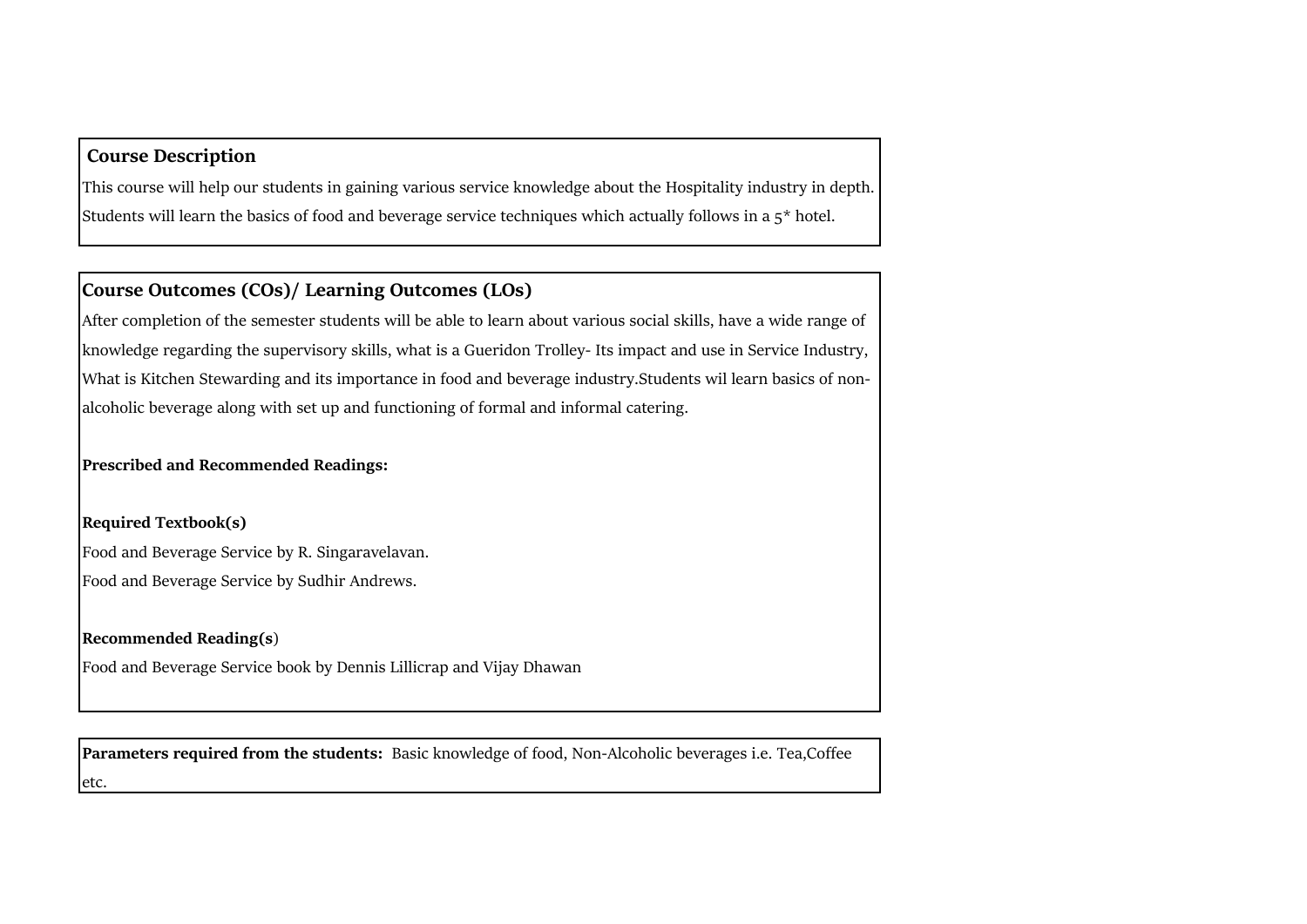|                | <b>Syllabus for practical</b>                                                                                                                                                           |               |
|----------------|-----------------------------------------------------------------------------------------------------------------------------------------------------------------------------------------|---------------|
| Pr. No.        | <b>Particulars</b>                                                                                                                                                                      | Duration      |
| $\mathbf 1$    | <b>Social Skills:</b><br>1.Handling Guest Complaints, Telephone manners, Dining & Service<br>etiquettes                                                                                 | 3 Hr 45 Mins. |
| $\overline{a}$ | Special Food Service : (Cover, Accompaniments & Service)<br>Hors d oeuvre, Cheese and Dessert                                                                                           | 3 Hr 45 Mins. |
| 3              | Planning & Operating Food & Beverage Outlets :<br>Class room Exercise: Developing Hypothetical Business Model of Food &<br><b>Beverage Outlets</b>                                      | 3 Hr 45 Mins. |
| $\overline{4}$ | Planning & Operating Food & Beverage Outlets :<br>Case study of Food & Beverage outlets - Hotels & Restaurants                                                                          | 3 Hr 45 Mins. |
| 5              | <b>Function Catering - Banquets:</b><br>Planning & organizing Formal & Informal Banquets and Outdoor caterings                                                                          | 3 Hr 45 Mins. |
| 6              | <b>Function Catering - Banquets:</b><br>Planning & organizing Formal & Informal Banquets and Outdoor caterings                                                                          | 3 Hr 45 Mins. |
| 7              | <b>Function Catering - Buffets:</b><br>Planning & organizing various types of Buffet                                                                                                    | 3 Hr 45 Mins. |
| 8              | <b>Gueridon Service:</b><br>Organizing Mise-en-place for Gueridon Service, Dishes involving work on the<br>Gueridon                                                                     | 3 Hr 45 Mins. |
| 9              | <b>Gueridon Service:</b><br>Organizing Mise-en-place for Gueridon Service, Dishes involving work on the<br>Gueridon                                                                     | 3 Hr 45 Mins. |
| 10             | Tea and Coffee- Preparation & Service                                                                                                                                                   | 3 Hr 45 Mins. |
| 11             | Juices & Soft Drinks - Preparation & Service<br>Mocktails<br>Juices, Soft drinks, Mineral water, Tonic water                                                                            | 3 Hr 45 Mins. |
| 12             | Mocktails- Preparation and Services                                                                                                                                                     | 3 Hr 45 Mins. |
| 13             | Cocoa & Malted Beverages - Preparation and Service                                                                                                                                      | 3 Hr 45 Mins. |
| 14             | Kitchen Stewarding                                                                                                                                                                      | 3 Hr 45 Mins. |
| 15             | <b>Supervisory Skills:</b><br>Conducting Briefing & Debriefing - Restaurant, Bar, Banquets & Special<br>events<br>Drafting Standard Operating Systems (SOPs) for various E.8, B Outlets | 3 Hr 45 Mins. |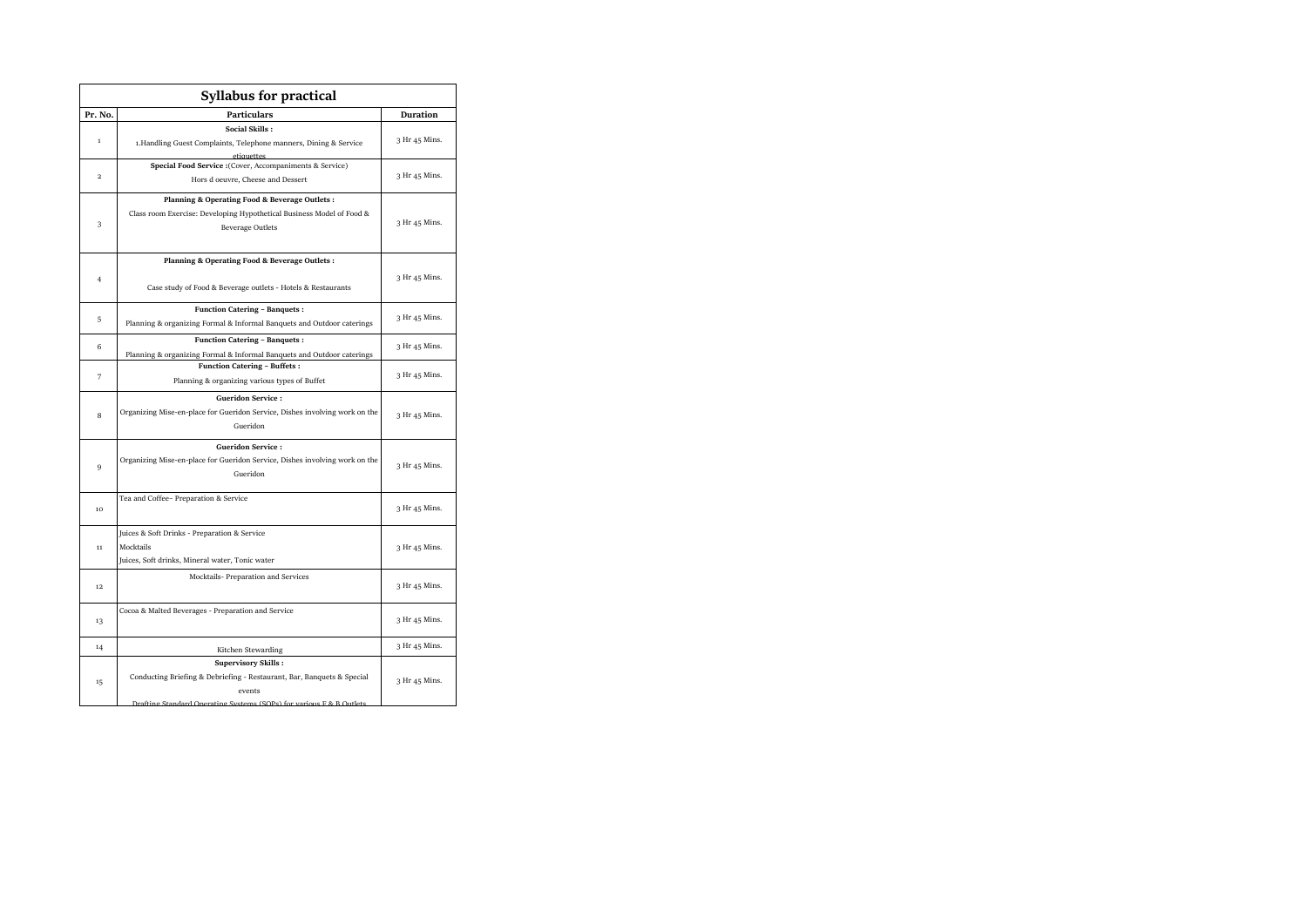|                                |                                                                                                                   |                |                   |                                                                                                                          | <b>B.Sc in Culinary Art - SEM II</b>                                                                 |                     |                                                                         |  |  |  |
|--------------------------------|-------------------------------------------------------------------------------------------------------------------|----------------|-------------------|--------------------------------------------------------------------------------------------------------------------------|------------------------------------------------------------------------------------------------------|---------------------|-------------------------------------------------------------------------|--|--|--|
| <b>SUBJECT:</b>                | Food and Beverage Service Operation 2                                                                             |                | <b>MANUAL NO:</b> |                                                                                                                          | $\mathbf{1}$                                                                                         |                     | Faculty: Vivek Anand & Rupam Ghosh                                      |  |  |  |
|                                |                                                                                                                   |                |                   |                                                                                                                          |                                                                                                      | <b>HOURS:</b>       | 3 hours 45 mins                                                         |  |  |  |
| <b>TOPIC:</b>                  | <b>Social Skills</b>                                                                                              |                |                   | <b>SEMESTER:</b>                                                                                                         | $\overline{a}$                                                                                       | <b>Approved By:</b> | <b>Deputy Director</b>                                                  |  |  |  |
| <b>LEARNING OUTCOME</b>        |                                                                                                                   |                |                   |                                                                                                                          |                                                                                                      |                     |                                                                         |  |  |  |
|                                | Students will be able to handle calls deal with guest queries, learn about dining and service procedure and learn |                |                   |                                                                                                                          |                                                                                                      |                     |                                                                         |  |  |  |
| various service ettiquetes.    |                                                                                                                   |                |                   |                                                                                                                          |                                                                                                      |                     |                                                                         |  |  |  |
|                                |                                                                                                                   |                |                   |                                                                                                                          |                                                                                                      |                     |                                                                         |  |  |  |
|                                | RESOURCES: Projector, Screen & laptop etc.                                                                        |                |                   |                                                                                                                          |                                                                                                      |                     |                                                                         |  |  |  |
|                                |                                                                                                                   |                |                   |                                                                                                                          |                                                                                                      |                     |                                                                         |  |  |  |
|                                | REFERENCES: Food and Beverage Service by R. Singaravelavan.                                                       |                |                   |                                                                                                                          |                                                                                                      |                     |                                                                         |  |  |  |
|                                | VIDEO TUTORIAL: https://youtu.be/SQvV4SNeH-U                                                                      |                |                   |                                                                                                                          |                                                                                                      |                     |                                                                         |  |  |  |
|                                |                                                                                                                   |                |                   |                                                                                                                          |                                                                                                      |                     |                                                                         |  |  |  |
| <b>METHODOLOGY:</b>            |                                                                                                                   |                |                   |                                                                                                                          |                                                                                                      |                     |                                                                         |  |  |  |
|                                | <b>PARTICULARS</b>                                                                                                | TIME           |                   |                                                                                                                          |                                                                                                      |                     | TASK                                                                    |  |  |  |
|                                | Hygiene & Grooming Check up                                                                                       | 10 minutes     |                   |                                                                                                                          |                                                                                                      |                     | Students have to maintain high standard Hygiene and Grooming as per SOP |  |  |  |
|                                |                                                                                                                   |                |                   |                                                                                                                          |                                                                                                      |                     |                                                                         |  |  |  |
|                                |                                                                                                                   |                |                   |                                                                                                                          | Instruct students about the various social skills required tor functioning food and beverage outlets |                     |                                                                         |  |  |  |
| <b>Briefing</b>                |                                                                                                                   | 15 minutes     |                   | Share with them some Presentation ideas<br>Groom them about Social distancing and maintain the same inside Practical Lab |                                                                                                      |                     |                                                                         |  |  |  |
|                                |                                                                                                                   |                |                   | Role play for handling guest complaints.                                                                                 |                                                                                                      |                     |                                                                         |  |  |  |
| <b>Practical Demonstration</b> |                                                                                                                   | 2hr 45 minutes |                   | Demonstration and practice over dining and service etiquettes.                                                           |                                                                                                      |                     |                                                                         |  |  |  |
|                                |                                                                                                                   |                |                   | Role play over telephone manners.                                                                                        |                                                                                                      |                     |                                                                         |  |  |  |
| <b>Check learning outcomes</b> |                                                                                                                   | 15 minutes     |                   |                                                                                                                          | Questions will be asked related to the practical.                                                    |                     |                                                                         |  |  |  |
|                                |                                                                                                                   |                |                   | Cleaning of all equipments                                                                                               |                                                                                                      |                     |                                                                         |  |  |  |
| Closing                        |                                                                                                                   | 20 minutes     |                   |                                                                                                                          | Closing has to be done as per SOP                                                                    |                     |                                                                         |  |  |  |
|                                |                                                                                                                   |                |                   |                                                                                                                          |                                                                                                      |                     |                                                                         |  |  |  |
|                                | POSSIBLE SOURCES OF ERRORS & RECTIFICATION :                                                                      |                |                   |                                                                                                                          |                                                                                                      |                     |                                                                         |  |  |  |
|                                | <b>POSSIBLE ERRORS</b>                                                                                            |                |                   |                                                                                                                          |                                                                                                      |                     | <b>RECTIFICATION</b>                                                    |  |  |  |
|                                | There may be some issues regarding communication                                                                  |                |                   | Have to train and guide them in proper communication.                                                                    |                                                                                                      |                     |                                                                         |  |  |  |
| <b>RESULT ANALYSIS</b>         |                                                                                                                   |                |                   |                                                                                                                          |                                                                                                      |                     |                                                                         |  |  |  |
|                                | If the class will be conducted properly, the students will be able to know about the various social skills        |                |                   |                                                                                                                          |                                                                                                      |                     |                                                                         |  |  |  |
|                                |                                                                                                                   |                |                   |                                                                                                                          |                                                                                                      |                     |                                                                         |  |  |  |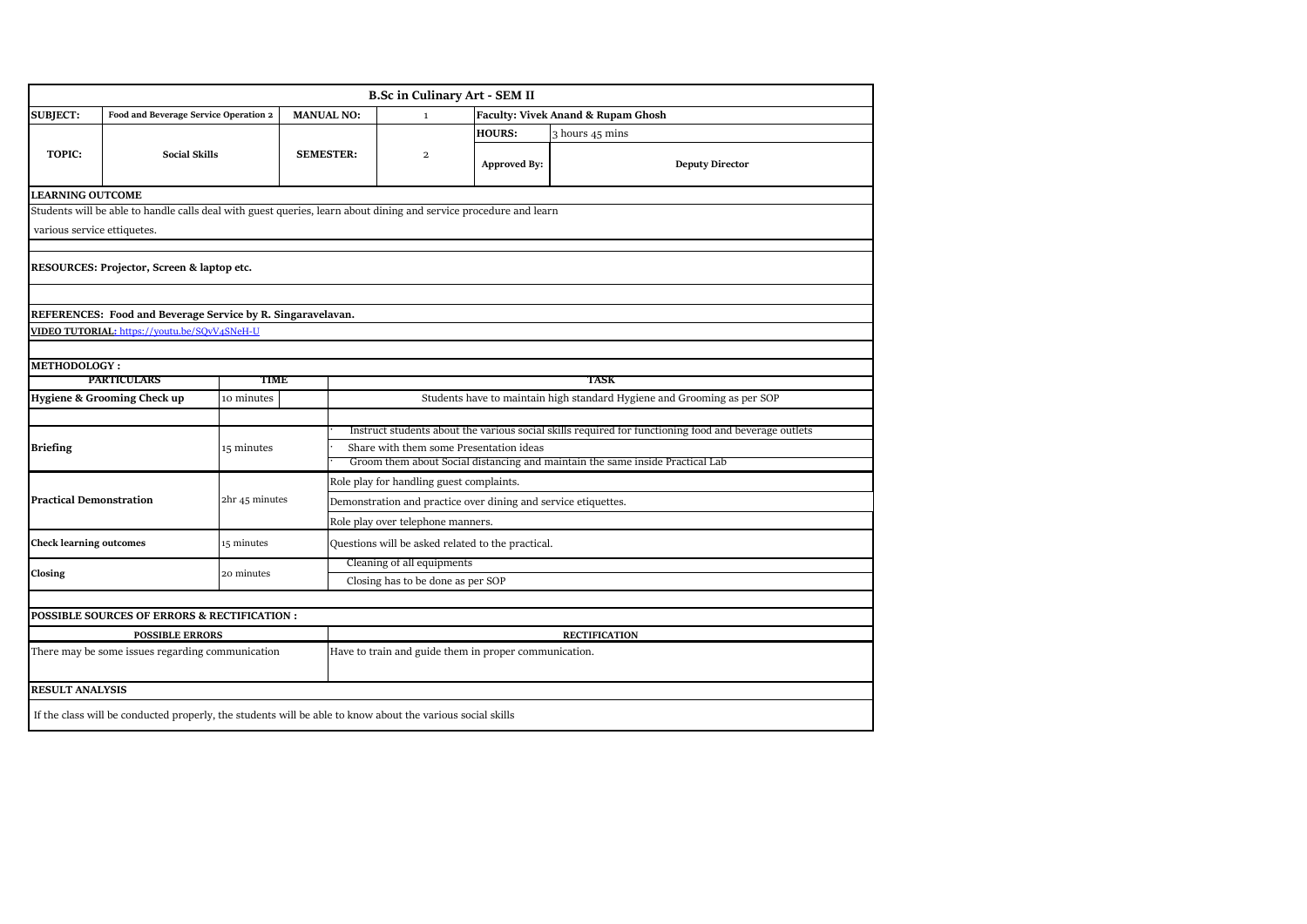|                                |                                                                                                        |                |                  |                                                                                        | <b>B.Sc in Culinary Art - SEM II</b>                                                     |                     |                                                                                                                                                   |  |  |  |
|--------------------------------|--------------------------------------------------------------------------------------------------------|----------------|------------------|----------------------------------------------------------------------------------------|------------------------------------------------------------------------------------------|---------------------|---------------------------------------------------------------------------------------------------------------------------------------------------|--|--|--|
|                                | <b>Food and Beverage Service</b>                                                                       |                |                  | <b>MANUAL NO:</b>                                                                      | $\overline{a}$                                                                           |                     |                                                                                                                                                   |  |  |  |
| <b>SUBJECT:</b>                | Operation 2                                                                                            |                |                  |                                                                                        |                                                                                          |                     | <b>Faculty: Vivek Anand &amp; Rupam Ghosh</b>                                                                                                     |  |  |  |
|                                | <b>Special Food Service:</b>                                                                           |                |                  |                                                                                        |                                                                                          | <b>HOURS:</b>       | 3 hours 45 mins                                                                                                                                   |  |  |  |
| <b>TOPIC:</b>                  | Cover, Accompaniments &                                                                                |                | <b>SEMESTER:</b> |                                                                                        | $\overline{a}$                                                                           | <b>Approved By:</b> | <b>Deputy Director</b>                                                                                                                            |  |  |  |
|                                | <b>Service</b>                                                                                         |                |                  |                                                                                        |                                                                                          |                     |                                                                                                                                                   |  |  |  |
| <b>LEARNING OUTCOME</b>        |                                                                                                        |                |                  |                                                                                        |                                                                                          |                     |                                                                                                                                                   |  |  |  |
|                                | Students should able to understand the sequence and process of serving food with proper accompaniments |                |                  |                                                                                        |                                                                                          |                     |                                                                                                                                                   |  |  |  |
|                                |                                                                                                        |                |                  |                                                                                        |                                                                                          |                     |                                                                                                                                                   |  |  |  |
|                                | RESOURCES: Projector, Screen & laptop etc.                                                             |                |                  |                                                                                        |                                                                                          |                     |                                                                                                                                                   |  |  |  |
|                                | REFERENCES: Food and Beverage Service by R. Singaravelavan.                                            |                |                  |                                                                                        |                                                                                          |                     |                                                                                                                                                   |  |  |  |
|                                | VIDEO TUTORIAL: https://www.youtube.com/watch?v=uJoISgxXY8Q                                            |                |                  |                                                                                        |                                                                                          |                     |                                                                                                                                                   |  |  |  |
| <b>METHODOLOGY:</b>            |                                                                                                        |                |                  |                                                                                        |                                                                                          |                     |                                                                                                                                                   |  |  |  |
|                                | <b>PARTICULARS</b>                                                                                     | <b>TIME</b>    |                  |                                                                                        |                                                                                          |                     | <b>TASK</b>                                                                                                                                       |  |  |  |
|                                | Hygiene & Grooming Check up                                                                            | 10 minutes     |                  |                                                                                        |                                                                                          |                     | Students have to maintain high standard Hygiene and Grooming as per SOP                                                                           |  |  |  |
|                                |                                                                                                        |                |                  |                                                                                        | Instruct students about the courses of french classical menu.                            |                     |                                                                                                                                                   |  |  |  |
|                                |                                                                                                        |                |                  |                                                                                        |                                                                                          |                     |                                                                                                                                                   |  |  |  |
| <b>Briefing</b>                |                                                                                                        | 15 minutes     |                  | Share with them some Presentation ideas                                                |                                                                                          |                     |                                                                                                                                                   |  |  |  |
|                                |                                                                                                        |                |                  | Groom them about Social distancing and maintain the same inside Practical Lab          |                                                                                          |                     |                                                                                                                                                   |  |  |  |
|                                |                                                                                                        |                |                  |                                                                                        | Mise-en-scene of the restaurant including wiping of tables, chairs, buffet counters, bar |                     |                                                                                                                                                   |  |  |  |
|                                |                                                                                                        | 2hr 45 minutes |                  | Mise-en-place for the service of special foods.                                        |                                                                                          |                     |                                                                                                                                                   |  |  |  |
| <b>Practical Demonstration</b> |                                                                                                        |                |                  |                                                                                        |                                                                                          |                     |                                                                                                                                                   |  |  |  |
|                                |                                                                                                        |                |                  | Preparation and service of Hors d oeuvre, potage & oeufs along with its accompaniments |                                                                                          |                     |                                                                                                                                                   |  |  |  |
|                                |                                                                                                        |                |                  | Preparation and service of various poisson, Entrée and releve along with its           |                                                                                          |                     |                                                                                                                                                   |  |  |  |
|                                |                                                                                                        |                |                  | accompaniments.                                                                        |                                                                                          |                     |                                                                                                                                                   |  |  |  |
|                                |                                                                                                        |                |                  |                                                                                        |                                                                                          |                     |                                                                                                                                                   |  |  |  |
| <b>Check learning outcom</b>   |                                                                                                        | 15 minutes     |                  |                                                                                        | Questions will be asked related to the practical.                                        |                     |                                                                                                                                                   |  |  |  |
|                                |                                                                                                        |                |                  |                                                                                        | Cleaning of all equipments                                                               |                     |                                                                                                                                                   |  |  |  |
| Closing                        |                                                                                                        | 20 minutes     |                  | Closing has to be done as per SOP                                                      |                                                                                          |                     |                                                                                                                                                   |  |  |  |
|                                |                                                                                                        |                |                  |                                                                                        |                                                                                          |                     |                                                                                                                                                   |  |  |  |
|                                |                                                                                                        |                |                  |                                                                                        |                                                                                          |                     |                                                                                                                                                   |  |  |  |
|                                | POSSIBLE SOURCES OF ERRORS & RECTIFICATION :                                                           |                |                  |                                                                                        |                                                                                          |                     |                                                                                                                                                   |  |  |  |
|                                | <b>POSSIBLE ERRORS</b>                                                                                 |                |                  |                                                                                        |                                                                                          |                     | <b>RECTIFICATION</b>                                                                                                                              |  |  |  |
|                                | Misplace of cutlery modification                                                                       |                |                  |                                                                                        |                                                                                          |                     | Have to be careful in doing proper cutlery modifications while service.                                                                           |  |  |  |
|                                |                                                                                                        |                |                  |                                                                                        |                                                                                          |                     |                                                                                                                                                   |  |  |  |
| <b>RESULT ANALYSIS</b>         |                                                                                                        |                |                  |                                                                                        |                                                                                          |                     |                                                                                                                                                   |  |  |  |
|                                |                                                                                                        |                |                  |                                                                                        |                                                                                          |                     | If the class will be conducted properly, the students will be able to know about the sequence of french classical menu and ways of servicing them |  |  |  |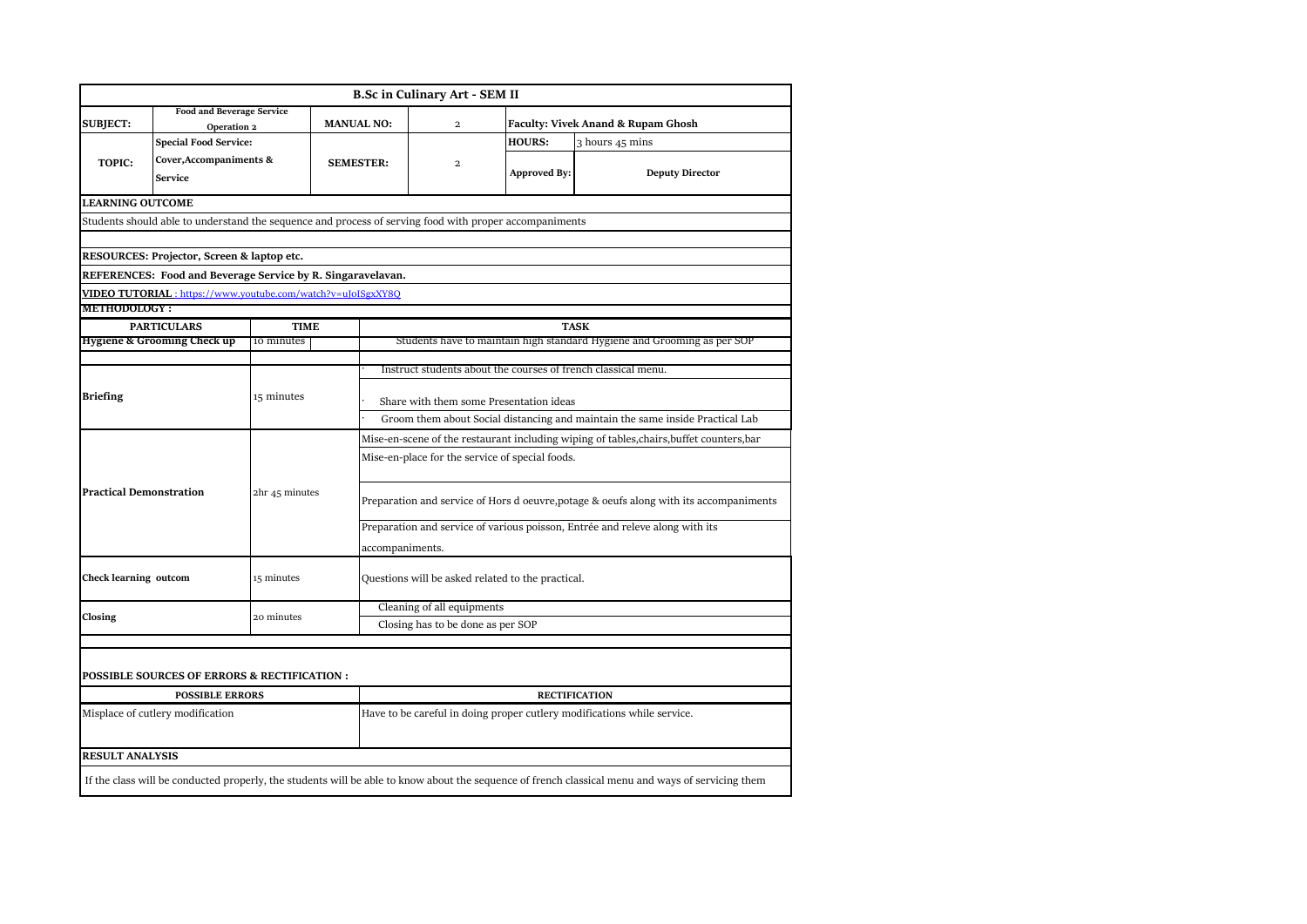|                                                   |                                                                 |                |                                                               | <b>B.Sc in Culinary Art - SEM II</b>                                                                           |                                               |                        |  |  |  |  |
|---------------------------------------------------|-----------------------------------------------------------------|----------------|---------------------------------------------------------------|----------------------------------------------------------------------------------------------------------------|-----------------------------------------------|------------------------|--|--|--|--|
| <b>SUBJECT:</b>                                   | <b>Food and Beverage Service</b><br>Operation 2                 |                | <b>MANUAL NO:</b>                                             | 3                                                                                                              | <b>Faculty: Vivek Anand &amp; Rupam Ghosh</b> |                        |  |  |  |  |
|                                                   |                                                                 |                |                                                               |                                                                                                                | <b>HOURS:</b>                                 | 3 hours 45 mins        |  |  |  |  |
| <b>TOPIC:</b>                                     | <b>Planning &amp; Operating Food</b><br>and Beverage Outlets    |                | <b>SEMESTER:</b>                                              | $\overline{\mathbf{c}}$                                                                                        | Approved By:                                  | <b>Deputy Director</b> |  |  |  |  |
| <b>LEARNING OUTCOME</b>                           |                                                                 |                |                                                               |                                                                                                                |                                               |                        |  |  |  |  |
|                                                   | Students should able to plan various food and beverage outlets. |                |                                                               |                                                                                                                |                                               |                        |  |  |  |  |
|                                                   |                                                                 |                |                                                               |                                                                                                                |                                               |                        |  |  |  |  |
|                                                   | <b>RESOURCES:</b> Hypothetical models, 3d models of Restaurant. |                |                                                               |                                                                                                                |                                               |                        |  |  |  |  |
|                                                   |                                                                 |                |                                                               |                                                                                                                |                                               |                        |  |  |  |  |
|                                                   | REFERENCES: Food and Beverage Service by R. Singaravelavan.     |                |                                                               |                                                                                                                |                                               |                        |  |  |  |  |
|                                                   | VIDEO TUTORIAL: https://www.youtube.com/watch?v=uJoISgxXY8Q     |                |                                                               |                                                                                                                |                                               |                        |  |  |  |  |
| <b>METHODOLOGY:</b>                               |                                                                 |                |                                                               |                                                                                                                |                                               |                        |  |  |  |  |
|                                                   | <b>PARTICULARS</b><br><b>TIME</b>                               |                |                                                               | <b>TASK</b>                                                                                                    |                                               |                        |  |  |  |  |
|                                                   | Hygiene & Grooming Check up                                     | 10 minutes     |                                                               | Students have to maintain high standard Hygiene and Grooming as per SOP                                        |                                               |                        |  |  |  |  |
|                                                   |                                                                 |                |                                                               |                                                                                                                |                                               |                        |  |  |  |  |
|                                                   |                                                                 |                |                                                               | Instruct students about practicals and outlets of food and beverage<br>Share with them some Presentation ideas |                                               |                        |  |  |  |  |
| <b>Briefing</b>                                   |                                                                 | 15 minutes     |                                                               | Groom them about Social distancing and maintaing the same inside Practical Lab                                 |                                               |                        |  |  |  |  |
|                                                   |                                                                 |                |                                                               | Planning of physical layout of functional and ancillary areas                                                  |                                               |                        |  |  |  |  |
|                                                   | <b>Practical Demonstration</b>                                  | 2hr 45 minutes |                                                               | Calculation of space requirement                                                                               |                                               |                        |  |  |  |  |
|                                                   |                                                                 |                |                                                               | Calculation of materials required                                                                              |                                               |                        |  |  |  |  |
| <b>Check learning outcomes</b>                    |                                                                 | 15 minutes     |                                                               | Questions will be asked related to the practical.                                                              |                                               |                        |  |  |  |  |
|                                                   |                                                                 |                |                                                               | Cleaning of all equipments                                                                                     |                                               |                        |  |  |  |  |
| Closing                                           |                                                                 | 20 minutes     |                                                               | Closing has to be done as per SOP                                                                              |                                               |                        |  |  |  |  |
|                                                   |                                                                 |                |                                                               |                                                                                                                |                                               |                        |  |  |  |  |
|                                                   | <b>POSSIBLE SOURCES OF ERRORS &amp; RECTIFICATION :</b>         |                |                                                               |                                                                                                                |                                               |                        |  |  |  |  |
| <b>POSSIBLE ERRORS</b>                            |                                                                 |                |                                                               |                                                                                                                | <b>RECTIFICATION</b>                          |                        |  |  |  |  |
| Space can be a constraint is determing a food and |                                                                 |                | Have to have a proper idea regarding space management issues. |                                                                                                                |                                               |                        |  |  |  |  |
|                                                   |                                                                 |                |                                                               |                                                                                                                |                                               |                        |  |  |  |  |
| beverage outlet<br><b>RESULT ANALYSIS</b>         |                                                                 |                |                                                               |                                                                                                                |                                               |                        |  |  |  |  |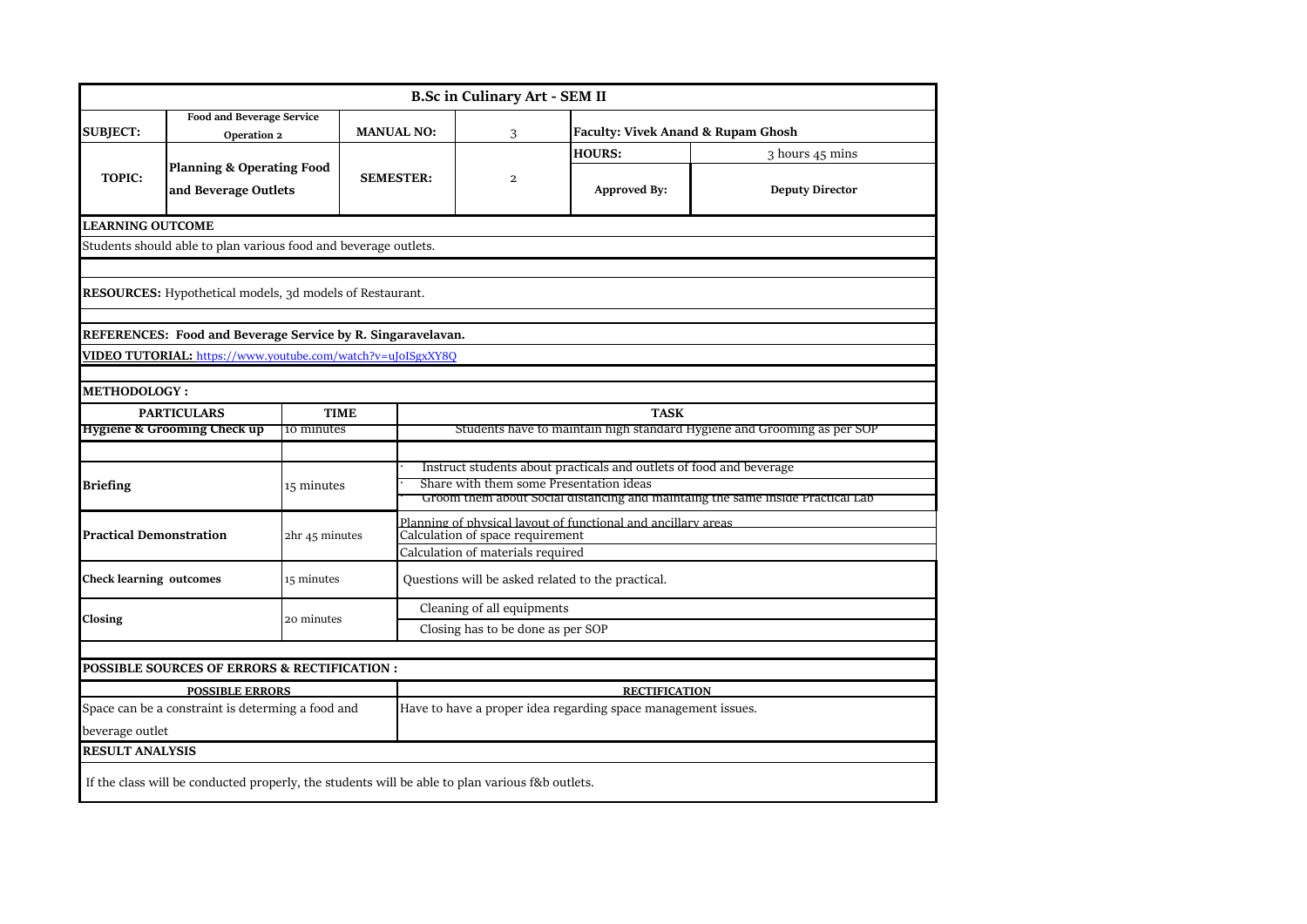|                                |                                                                                                                             |                |             |                                                                                                             |                                                                                                                             | <b>B.Sc in Culinary Art - SEM II</b> |                                                                         |  |  |  |  |
|--------------------------------|-----------------------------------------------------------------------------------------------------------------------------|----------------|-------------|-------------------------------------------------------------------------------------------------------------|-----------------------------------------------------------------------------------------------------------------------------|--------------------------------------|-------------------------------------------------------------------------|--|--|--|--|
| <b>SUBJECT:</b>                | <b>Food and Beverage Service</b><br>Operation 2                                                                             |                |             | <b>MANUAL NO:</b>                                                                                           | $\overline{4}$                                                                                                              |                                      | <b>Faculty: Vivek Anand &amp; Rupam Ghosh</b>                           |  |  |  |  |
|                                |                                                                                                                             |                |             |                                                                                                             |                                                                                                                             | <b>HOURS:</b>                        | 3 hours 45 mins                                                         |  |  |  |  |
| TOPIC:                         | <b>Planning &amp; Operating Food</b><br>and Beverage Outlets                                                                |                |             | <b>SEMESTER:</b>                                                                                            | $\overline{a}$                                                                                                              | <b>Approved By:</b>                  | <b>Deputy Director</b>                                                  |  |  |  |  |
| <b>LEARNING OUTCOME</b>        |                                                                                                                             |                |             |                                                                                                             |                                                                                                                             |                                      |                                                                         |  |  |  |  |
|                                | Students should able to visualize by doing case studies of hypothetical models of restaurant and food and beverage outlets. |                |             |                                                                                                             |                                                                                                                             |                                      |                                                                         |  |  |  |  |
|                                |                                                                                                                             |                |             |                                                                                                             |                                                                                                                             |                                      |                                                                         |  |  |  |  |
|                                | RESOURCES: F&B model outlets.                                                                                               |                |             |                                                                                                             |                                                                                                                             |                                      |                                                                         |  |  |  |  |
|                                |                                                                                                                             |                |             |                                                                                                             |                                                                                                                             |                                      |                                                                         |  |  |  |  |
|                                | REFERENCES: Food and Beverage Service by R. Singaravelavan                                                                  |                |             |                                                                                                             |                                                                                                                             |                                      |                                                                         |  |  |  |  |
|                                | VIDEO TUTORIAL: https://www.youtube.com/watch?v=uJoISgxXY8Q                                                                 |                |             |                                                                                                             |                                                                                                                             |                                      |                                                                         |  |  |  |  |
|                                |                                                                                                                             |                |             |                                                                                                             |                                                                                                                             |                                      |                                                                         |  |  |  |  |
| <b>METHODOLOGY:</b>            |                                                                                                                             |                |             |                                                                                                             |                                                                                                                             |                                      |                                                                         |  |  |  |  |
|                                | <b>PARTICULARS</b>                                                                                                          |                | <b>TIME</b> |                                                                                                             |                                                                                                                             |                                      | <b>TASK</b>                                                             |  |  |  |  |
|                                | <b>Hygiene &amp; Grooming Check up</b>                                                                                      | 10 minutes     |             |                                                                                                             |                                                                                                                             |                                      | Students have to maintain high standard Hygiene and Grooming as per SOP |  |  |  |  |
|                                |                                                                                                                             |                |             |                                                                                                             |                                                                                                                             |                                      |                                                                         |  |  |  |  |
|                                |                                                                                                                             |                |             | Instruct students about practicals and giving ideas about various case studies of food and beverage outlets |                                                                                                                             |                                      |                                                                         |  |  |  |  |
| <b>Briefing</b>                |                                                                                                                             |                | 15 minutes  |                                                                                                             | Share with them some Presentation ideas<br>Groom them about Social distancing and maintaining the same inside Practical Lab |                                      |                                                                         |  |  |  |  |
| <b>Practical Demonstration</b> |                                                                                                                             | 2hr 45 minutes |             |                                                                                                             | Understanding concept<br>Knowledge about business model                                                                     |                                      | Hypothetical model of restaurant                                        |  |  |  |  |
| <b>Check learning outcomes</b> |                                                                                                                             | 15 minutes     |             |                                                                                                             | Questions will be asked related to the practical.                                                                           |                                      |                                                                         |  |  |  |  |
|                                |                                                                                                                             |                |             | Cleaning of the area.                                                                                       |                                                                                                                             |                                      |                                                                         |  |  |  |  |
| Closing                        |                                                                                                                             | 20 minutes     |             | Closing has to be done as per SOP                                                                           |                                                                                                                             |                                      |                                                                         |  |  |  |  |
|                                |                                                                                                                             |                |             |                                                                                                             |                                                                                                                             |                                      |                                                                         |  |  |  |  |
|                                | POSSIBLE SOURCES OF ERRORS & RECTIFICATION :                                                                                |                |             |                                                                                                             |                                                                                                                             |                                      |                                                                         |  |  |  |  |
|                                | <b>POSSIBLE ERRORS</b>                                                                                                      |                |             |                                                                                                             |                                                                                                                             |                                      | <b>RECTIFICATION</b>                                                    |  |  |  |  |
|                                | The students may not clearly understand the layout                                                                          |                |             | We have to be very careful while going through the layout.                                                  |                                                                                                                             |                                      |                                                                         |  |  |  |  |
| <b>RESULT ANALYSIS</b>         |                                                                                                                             |                |             |                                                                                                             |                                                                                                                             |                                      |                                                                         |  |  |  |  |
|                                |                                                                                                                             |                |             |                                                                                                             |                                                                                                                             |                                      |                                                                         |  |  |  |  |
|                                | If the class will be conducted properly, the students will be able to make various food and beverage outlets.               |                |             |                                                                                                             |                                                                                                                             |                                      |                                                                         |  |  |  |  |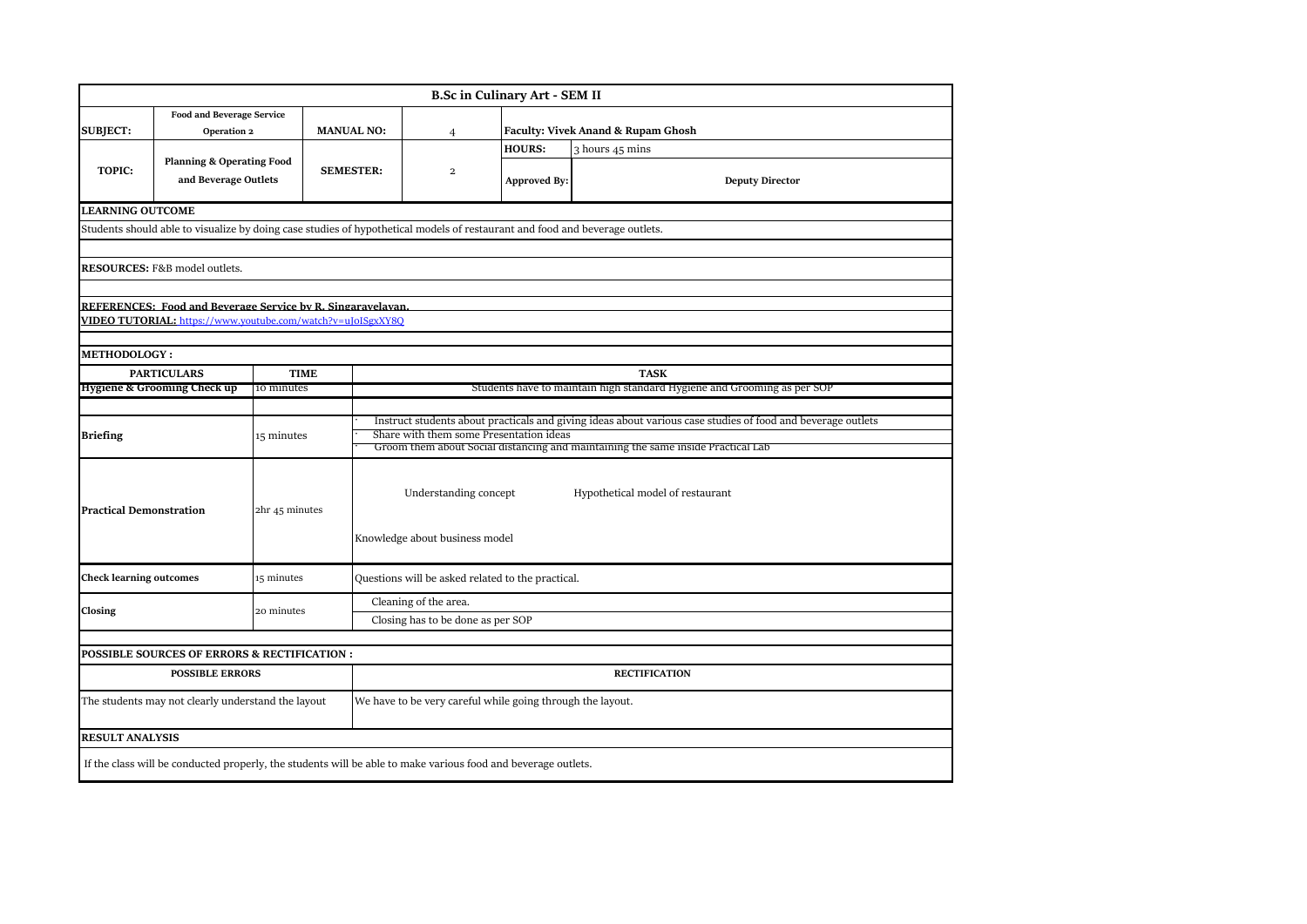|                                              |                                                                                                                                                                                                          |             |                |                                                                                                                                                                                                 | <b>B.Sc in Culinary Art - SEM II</b>            |                     |                                                                      |  |  |  |
|----------------------------------------------|----------------------------------------------------------------------------------------------------------------------------------------------------------------------------------------------------------|-------------|----------------|-------------------------------------------------------------------------------------------------------------------------------------------------------------------------------------------------|-------------------------------------------------|---------------------|----------------------------------------------------------------------|--|--|--|
| <b>SUBJECT:</b>                              | <b>Food and Beverage Service</b><br>Operation 2                                                                                                                                                          |             |                | <b>MANUAL NO:</b>                                                                                                                                                                               | 5                                               |                     | <b>Faculty: Vivek Anand &amp; Rupam Ghosh</b>                        |  |  |  |
| <b>TOPIC:</b>                                | <b>Function Catering - Banquets-</b><br><b>Formal Banquets</b>                                                                                                                                           |             |                | <b>SEMESTER:</b>                                                                                                                                                                                | $\overline{\mathbf{c}}$                         | <b>HOURS:</b>       | 3 hours 45 mins                                                      |  |  |  |
|                                              |                                                                                                                                                                                                          |             |                |                                                                                                                                                                                                 |                                                 | <b>Approved By:</b> | <b>Deputy Director</b>                                               |  |  |  |
| <b>LEARNING OUTCOME</b>                      |                                                                                                                                                                                                          |             |                |                                                                                                                                                                                                 |                                                 |                     |                                                                      |  |  |  |
|                                              | Students should able to identify and rectify the various challenges occurred during set-up of Banquet operation.<br>Students will be able to explain the importance and relevance of banquet operations. |             |                |                                                                                                                                                                                                 |                                                 |                     |                                                                      |  |  |  |
|                                              |                                                                                                                                                                                                          |             |                |                                                                                                                                                                                                 |                                                 |                     |                                                                      |  |  |  |
|                                              | <b>RESOURCES:</b> Banquet equipments.                                                                                                                                                                    |             |                |                                                                                                                                                                                                 |                                                 |                     |                                                                      |  |  |  |
|                                              |                                                                                                                                                                                                          |             |                |                                                                                                                                                                                                 |                                                 |                     |                                                                      |  |  |  |
|                                              | REFERENCES: Food and Beverage Service by R. Singaravelavan.                                                                                                                                              |             |                |                                                                                                                                                                                                 |                                                 |                     |                                                                      |  |  |  |
| VIDEO TUTORIAL: https://youtu.be/vLtjGAwOgxQ |                                                                                                                                                                                                          |             |                |                                                                                                                                                                                                 |                                                 |                     |                                                                      |  |  |  |
|                                              |                                                                                                                                                                                                          |             |                |                                                                                                                                                                                                 |                                                 |                     |                                                                      |  |  |  |
| <b>METHODOLOGY :</b>                         |                                                                                                                                                                                                          | <b>TIME</b> |                |                                                                                                                                                                                                 |                                                 |                     |                                                                      |  |  |  |
|                                              | <b>PARTICULARS</b><br>Hygiene & Grooming Check up                                                                                                                                                        | 10 minutes  |                | <b>TASK</b><br>Students have to maintain high standard Hygiene and Grooming as per SOP                                                                                                          |                                                 |                     |                                                                      |  |  |  |
|                                              |                                                                                                                                                                                                          |             |                |                                                                                                                                                                                                 |                                                 |                     |                                                                      |  |  |  |
| <b>Briefing</b>                              |                                                                                                                                                                                                          | 15 minutes  |                | Instruct students about the basics of banquet set-up and service<br>Share with them some Presentation ideas<br>Groom them about social distancing and maintaining the same inside Practical Lab |                                                 |                     |                                                                      |  |  |  |
|                                              |                                                                                                                                                                                                          |             |                | Mise-en-scene of the restaurant including wiping of tables, chairs, buffet counters, bar                                                                                                        |                                                 |                     |                                                                      |  |  |  |
|                                              |                                                                                                                                                                                                          |             |                | counters, bar display counters etc.                                                                                                                                                             |                                                 |                     |                                                                      |  |  |  |
| <b>Practical Demonstration</b>               |                                                                                                                                                                                                          |             | 2hr 45 minutes |                                                                                                                                                                                                 | Mise-en-place for the setup of formal banquets. |                     |                                                                      |  |  |  |
|                                              |                                                                                                                                                                                                          |             |                | Various style seating arrangement in the banquet.                                                                                                                                               |                                                 |                     |                                                                      |  |  |  |
| <b>Check learning outcomes</b>               |                                                                                                                                                                                                          | 15 minutes  |                | Questions will be asked related to the practical.                                                                                                                                               |                                                 |                     |                                                                      |  |  |  |
| Closing                                      |                                                                                                                                                                                                          | 20 minutes  |                | Cleaning of all equipments                                                                                                                                                                      |                                                 |                     |                                                                      |  |  |  |
|                                              |                                                                                                                                                                                                          |             |                | Closing has to be done as per SOP                                                                                                                                                               |                                                 |                     |                                                                      |  |  |  |
|                                              | <b>POSSIBLE SOURCES OF ERRORS &amp; RECTIFICATION :</b>                                                                                                                                                  |             |                |                                                                                                                                                                                                 |                                                 |                     |                                                                      |  |  |  |
|                                              | <b>POSSIBLE ERRORS</b>                                                                                                                                                                                   |             |                |                                                                                                                                                                                                 |                                                 |                     | <b>RECTIFICATION</b>                                                 |  |  |  |
|                                              | If not discussed properly, students might not know the                                                                                                                                                   |             |                |                                                                                                                                                                                                 |                                                 |                     | Have to discuss each and everything in a planned and systematic way. |  |  |  |
|                                              | importance of formal banquets and its operation                                                                                                                                                          |             |                |                                                                                                                                                                                                 |                                                 |                     |                                                                      |  |  |  |
| <b>RESULT ANALYSIS</b>                       |                                                                                                                                                                                                          |             |                |                                                                                                                                                                                                 |                                                 |                     |                                                                      |  |  |  |
|                                              | If the class will be conducted in a systematic way, students will be able to do banquet set up properly.                                                                                                 |             |                |                                                                                                                                                                                                 |                                                 |                     |                                                                      |  |  |  |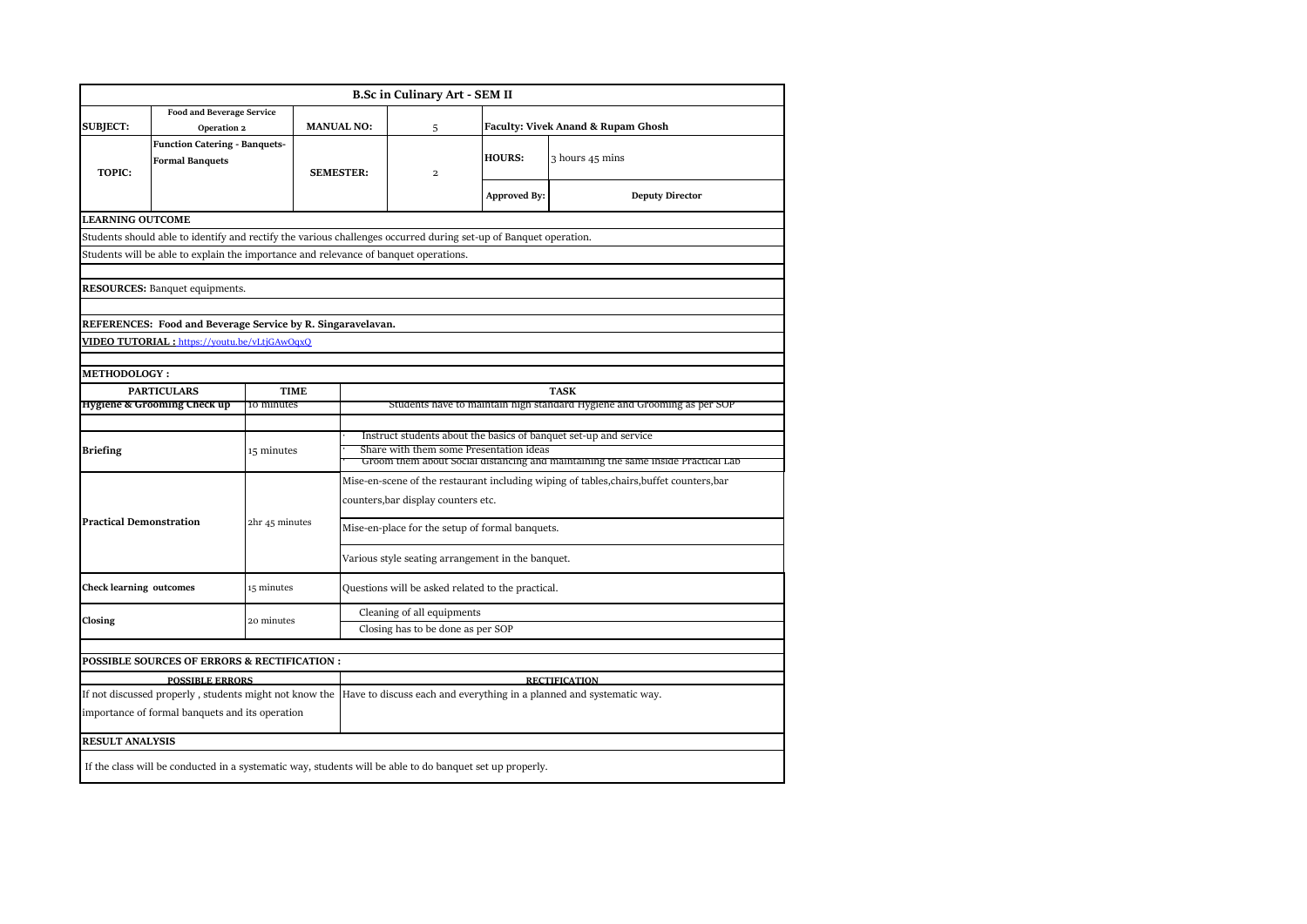|                                |                                                                                                                           |                |                                                    | <b>B.Sc in Culinary Art - SEM II</b>                                             |                     |                                                                         |  |  |  |  |
|--------------------------------|---------------------------------------------------------------------------------------------------------------------------|----------------|----------------------------------------------------|----------------------------------------------------------------------------------|---------------------|-------------------------------------------------------------------------|--|--|--|--|
| <b>SUBJECT:</b>                | <b>Food and Beverage Service</b><br>Operation 2                                                                           |                | <b>MANUAL NO:</b>                                  | 6                                                                                |                     | <b>Faculty: Vivek Anand &amp; Rupam Ghosh</b>                           |  |  |  |  |
| <b>TOPIC:</b>                  | <b>Function Catering - Banquets -</b>                                                                                     |                | <b>SEMESTER:</b>                                   | $\overline{\mathbf{c}}$                                                          | <b>HOURS:</b>       | 3 hours 45 mins                                                         |  |  |  |  |
|                                | <b>Informal</b>                                                                                                           |                |                                                    |                                                                                  | <b>Approved By:</b> | <b>Deputy Director</b>                                                  |  |  |  |  |
| <b>LEARNING OUTCOME</b>        |                                                                                                                           |                |                                                    |                                                                                  |                     |                                                                         |  |  |  |  |
|                                | Students should able to identify and rectify the various challenges occurred during set-up of Informal Banquet operation. |                |                                                    |                                                                                  |                     |                                                                         |  |  |  |  |
|                                | Students will be able to explain the importance and relevance of banquet operations.                                      |                |                                                    |                                                                                  |                     |                                                                         |  |  |  |  |
|                                | RESOURCES: All f&b equipments, cleaning agents, duster etc.                                                               |                |                                                    |                                                                                  |                     |                                                                         |  |  |  |  |
|                                | VIDEO TUTORIAL- https://www.youtube.com/watch?v=_b1EVoA6JM4&t=107s                                                        |                |                                                    |                                                                                  |                     |                                                                         |  |  |  |  |
|                                | REFERENCES: Food and Beverage Service by R. Singaravelavan.                                                               |                |                                                    |                                                                                  |                     |                                                                         |  |  |  |  |
|                                |                                                                                                                           |                | <b>Food and Reverage Service by Sudhir Andrews</b> |                                                                                  |                     |                                                                         |  |  |  |  |
| <b>METHODOLOGY :</b>           |                                                                                                                           |                |                                                    |                                                                                  |                     |                                                                         |  |  |  |  |
|                                | <b>PARTICULARS</b>                                                                                                        |                | TIME                                               |                                                                                  |                     | TASK                                                                    |  |  |  |  |
|                                | Hygiene & Grooming Check up                                                                                               | 10 minutes     |                                                    |                                                                                  |                     | Students have to maintain high standard Hygiene and Grooming as per SOP |  |  |  |  |
|                                |                                                                                                                           |                |                                                    |                                                                                  |                     |                                                                         |  |  |  |  |
|                                |                                                                                                                           |                |                                                    | Instruct students about practicals and the areas of banquet operations.          |                     |                                                                         |  |  |  |  |
| <b>Briefing</b>                |                                                                                                                           | 15 minutes     |                                                    | Share with them some Presentation ideas                                          |                     |                                                                         |  |  |  |  |
|                                |                                                                                                                           |                |                                                    | Groom them about Social distancing and maintaining the same inside Practical Lab |                     |                                                                         |  |  |  |  |
|                                |                                                                                                                           |                |                                                    | Mise-en-place for the setup of Informal banquets                                 |                     |                                                                         |  |  |  |  |
|                                |                                                                                                                           |                |                                                    | Planning and organizing outdoor catering                                         |                     |                                                                         |  |  |  |  |
| <b>Practical Demonstration</b> |                                                                                                                           | 2hr 45 minutes |                                                    | Various style seating arrangement in the banquet.                                |                     |                                                                         |  |  |  |  |
|                                |                                                                                                                           |                |                                                    |                                                                                  |                     |                                                                         |  |  |  |  |
| <b>Check learning outcomes</b> |                                                                                                                           | 15 minutes     |                                                    | Questions will be asked related to the practical.                                |                     |                                                                         |  |  |  |  |
|                                |                                                                                                                           |                |                                                    | Cleaning of all equipments                                                       |                     |                                                                         |  |  |  |  |
| Closing                        |                                                                                                                           | 20 minutes     |                                                    | Closing has to be done as per SOP                                                |                     |                                                                         |  |  |  |  |
|                                |                                                                                                                           |                |                                                    |                                                                                  |                     |                                                                         |  |  |  |  |
|                                | POSSIBLE SOURCES OF ERRORS & RECTIFICATION :                                                                              |                |                                                    |                                                                                  |                     |                                                                         |  |  |  |  |
|                                | <b>POSSIBLE ERRORS</b>                                                                                                    |                |                                                    |                                                                                  |                     | <b>RECTIFICATION</b>                                                    |  |  |  |  |
|                                | Space available and lack of table during setup                                                                            |                |                                                    |                                                                                  |                     | Have to be careful in doing the setup correctly keeping in mind space.  |  |  |  |  |
|                                |                                                                                                                           |                |                                                    |                                                                                  |                     |                                                                         |  |  |  |  |
| <b>RESULT ANALYSIS</b>         |                                                                                                                           |                |                                                    |                                                                                  |                     |                                                                         |  |  |  |  |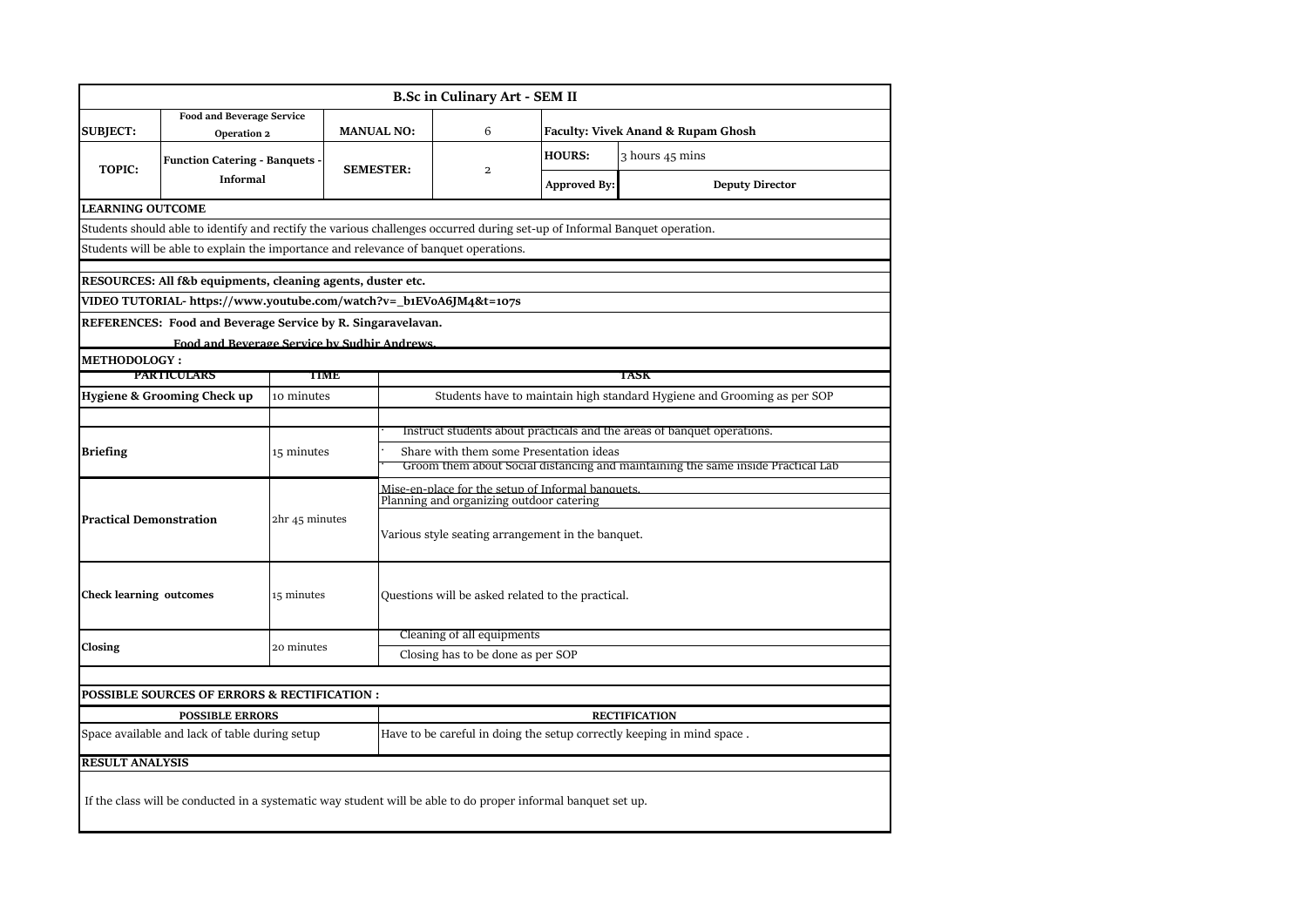|                                |                                                                                          |                           |                   |                                                                    | <b>B.Sc in Culinary Art - SEM II</b>              |                      |                                                                         |  |  |  |
|--------------------------------|------------------------------------------------------------------------------------------|---------------------------|-------------------|--------------------------------------------------------------------|---------------------------------------------------|----------------------|-------------------------------------------------------------------------|--|--|--|
| <b>SUBJECT:</b>                | <b>Food and Beverage Service</b><br>Operation 2                                          |                           | <b>MANUAL NO:</b> |                                                                    | 7                                                 |                      | Faculty: Vivek Anand & Rupam Ghosh                                      |  |  |  |
|                                |                                                                                          |                           |                   |                                                                    |                                                   | <b>HOURS:</b>        | 3 hours 45 mins                                                         |  |  |  |
| TOPIC:                         | <b>Buffets</b>                                                                           |                           | <b>SEMESTER:</b>  |                                                                    | $\mathbf{2}$                                      | <b>Approved By:</b>  | <b>Deputy Director</b>                                                  |  |  |  |
| <b>LEARNING OUTCOME</b>        |                                                                                          |                           |                   |                                                                    |                                                   |                      |                                                                         |  |  |  |
|                                | Students should able to identify various styles of buffet.                               |                           |                   |                                                                    |                                                   |                      |                                                                         |  |  |  |
|                                | Students will be able to explain the handling techniques of buffet operation             |                           |                   |                                                                    |                                                   |                      |                                                                         |  |  |  |
|                                | <b>RESOURCES: Buffet table, Food and Beverage Equipments</b>                             |                           |                   |                                                                    |                                                   |                      |                                                                         |  |  |  |
|                                |                                                                                          |                           |                   |                                                                    |                                                   |                      |                                                                         |  |  |  |
|                                | REFERENCES: Food and Beverage Service by R. Singaravelavan.                              |                           |                   |                                                                    |                                                   |                      |                                                                         |  |  |  |
|                                | VIDEO LINK: https://youtu.be/9f3nv6rQmJ8                                                 |                           |                   |                                                                    |                                                   |                      |                                                                         |  |  |  |
|                                |                                                                                          |                           |                   |                                                                    |                                                   |                      |                                                                         |  |  |  |
| <b>METHODOLOGY :</b>           |                                                                                          |                           |                   |                                                                    |                                                   |                      |                                                                         |  |  |  |
|                                | <b>PARTICULARS</b><br>Hygiene & Grooming Check up                                        | <b>TIME</b><br>10 minutes |                   |                                                                    |                                                   | <b>TASK</b>          | Students have to maintain high standard Hygiene and Grooming as per SOP |  |  |  |
|                                |                                                                                          |                           |                   |                                                                    |                                                   |                      |                                                                         |  |  |  |
|                                |                                                                                          |                           |                   |                                                                    |                                                   |                      | Instruct students about practicals and the areas of buffet service      |  |  |  |
| Briefing                       |                                                                                          | 15 minutes                |                   | Share with them some Presentation ideas                            |                                                   |                      |                                                                         |  |  |  |
|                                |                                                                                          |                           |                   | Groom them about Social distance and maintain inside Practical Lab |                                                   |                      |                                                                         |  |  |  |
|                                |                                                                                          |                           |                   | Mise-en-place for the setup of various types of buffet.            |                                                   |                      |                                                                         |  |  |  |
| Practical Demonstration        |                                                                                          | 2hr 45 minutes            |                   | Calculation of table requirement for the set up of buffet          |                                                   |                      |                                                                         |  |  |  |
|                                |                                                                                          |                           |                   | Set up of various types of buffet.                                 |                                                   |                      |                                                                         |  |  |  |
| <b>Check learning outcomes</b> |                                                                                          | 15 minutes                |                   |                                                                    | Questions will be asked related to the practical. |                      |                                                                         |  |  |  |
|                                |                                                                                          |                           |                   | Cleaning of all equipments                                         |                                                   |                      |                                                                         |  |  |  |
| Closing                        |                                                                                          | 20 minutes                |                   |                                                                    | Closing has to be done as per SOP                 |                      |                                                                         |  |  |  |
|                                |                                                                                          |                           |                   |                                                                    |                                                   |                      |                                                                         |  |  |  |
|                                | POSSIBLE SOURCES OF ERRORS & RECTIFICATION :                                             |                           |                   |                                                                    |                                                   |                      |                                                                         |  |  |  |
|                                | <b>POSSIBLE ERRORS</b>                                                                   |                           |                   |                                                                    |                                                   | <b>RECTIFICATION</b> |                                                                         |  |  |  |
|                                | Misplacing of buffet tables while setup                                                  |                           |                   | Have to be careful in handling buffet tables carefully             |                                                   |                      |                                                                         |  |  |  |
| <b>RESULT ANALYSIS</b>         |                                                                                          |                           |                   |                                                                    |                                                   |                      |                                                                         |  |  |  |
|                                | If the class will be conducted properly, the students will be able to do buffet set ups. |                           |                   |                                                                    |                                                   |                      |                                                                         |  |  |  |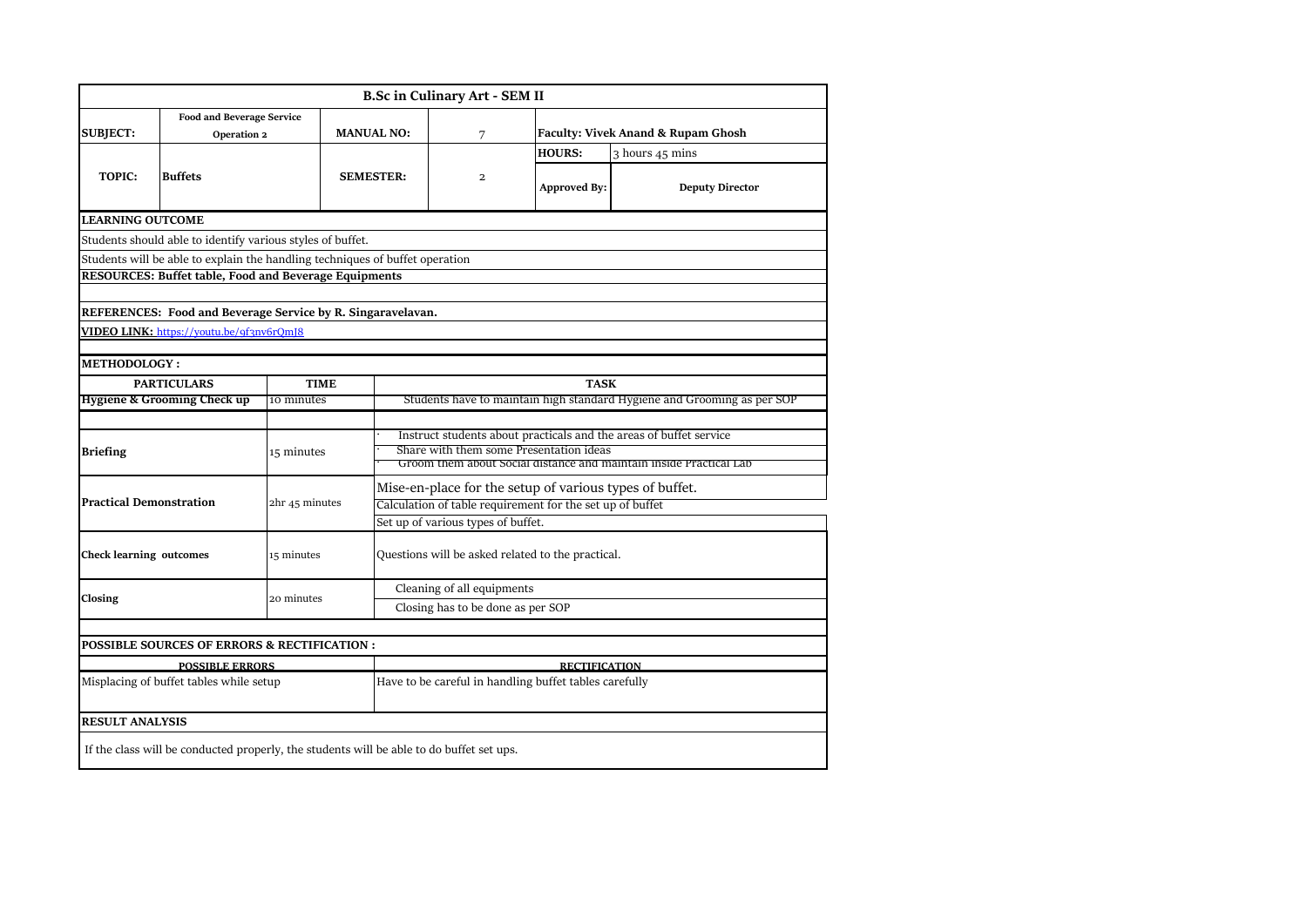|                                |                                                                                                                         |                |             |                                                                          | <b>B.Sc in Culinary Art - SEM II</b> |                                                   |                                                                         |  |  |
|--------------------------------|-------------------------------------------------------------------------------------------------------------------------|----------------|-------------|--------------------------------------------------------------------------|--------------------------------------|---------------------------------------------------|-------------------------------------------------------------------------|--|--|
|                                | <b>Food and Beverage Service</b>                                                                                        |                |             |                                                                          |                                      |                                                   |                                                                         |  |  |
| <b>SUBJECT:</b>                | Operation 2                                                                                                             |                |             | <b>MANUAL NO:</b>                                                        | 10                                   |                                                   | Faculty: Vivek Anand & Rupam Ghosh                                      |  |  |
|                                | <b>Gueridon Service</b>                                                                                                 |                |             |                                                                          |                                      | <b>HOURS:</b>                                     | 3 hours 45 mins                                                         |  |  |
| <b>TOPIC:</b>                  |                                                                                                                         |                |             | <b>SEMESTER:</b>                                                         | 2                                    | <b>Approved By:</b>                               | <b>Deputy Director</b>                                                  |  |  |
| <b>LEARNING OUTCOME</b>        |                                                                                                                         |                |             |                                                                          |                                      |                                                   |                                                                         |  |  |
|                                | Students will be able to understand different types of food items being served in gueridon.                             |                |             |                                                                          |                                      |                                                   |                                                                         |  |  |
|                                | Students will be able to do specialized gueridon service.                                                               |                |             |                                                                          |                                      |                                                   |                                                                         |  |  |
|                                | RESOURCES: Restaurant table, table cloth & baize cloth.                                                                 |                |             |                                                                          |                                      |                                                   |                                                                         |  |  |
|                                |                                                                                                                         |                |             |                                                                          |                                      |                                                   |                                                                         |  |  |
|                                | REFERENCES: Food and Beverage Service by R. Singaravelavan.                                                             |                |             |                                                                          |                                      |                                                   |                                                                         |  |  |
| METHODOLOGY:                   | VIDEO TUTORIAL: https://youtu.be/I3wQNbzi5Ek                                                                            |                |             |                                                                          |                                      |                                                   |                                                                         |  |  |
|                                | <b>PARTICULARS</b>                                                                                                      |                | <b>TIME</b> |                                                                          |                                      | <b>TASK</b>                                       |                                                                         |  |  |
|                                | Hygiene & Grooming Check up                                                                                             | 10 minutes     |             |                                                                          |                                      |                                                   | Students have to maintain high standard Hygiene and Grooming as per SOP |  |  |
|                                |                                                                                                                         |                |             |                                                                          |                                      |                                                   |                                                                         |  |  |
|                                |                                                                                                                         | 15 minutes     |             | Instruct students about practicals and the areas of Gueridon Service.    |                                      |                                                   |                                                                         |  |  |
| <b>Briefing</b>                |                                                                                                                         |                |             | Share with them some Presentation ideas                                  |                                      |                                                   |                                                                         |  |  |
|                                |                                                                                                                         |                |             |                                                                          |                                      |                                                   | Groom them about Social distance and maintain inside Practical Lab      |  |  |
|                                |                                                                                                                         |                |             | Mise-en-scene of the restaurant including wiping of tables chairs buffet |                                      |                                                   |                                                                         |  |  |
| <b>Practical Demonstration</b> |                                                                                                                         |                |             | Mise-en-place for the Gueridon service.(Both Preparation & Service)      |                                      |                                                   |                                                                         |  |  |
|                                |                                                                                                                         | 2hr 45 minutes |             | Understanding food preparation techniques-Tossing, Cooking, carving &    |                                      |                                                   |                                                                         |  |  |
|                                |                                                                                                                         |                |             | flambeing involved in gueridon service.                                  |                                      |                                                   |                                                                         |  |  |
|                                |                                                                                                                         |                |             |                                                                          |                                      |                                                   |                                                                         |  |  |
| <b>Check learning outcomes</b> |                                                                                                                         | 15 minutes     |             |                                                                          |                                      | Questions will be asked related to the practical. |                                                                         |  |  |
| Closing                        |                                                                                                                         | 20 minutes     |             | Cleaning and maintaining of Gueridon trolley                             |                                      |                                                   |                                                                         |  |  |
|                                |                                                                                                                         |                |             |                                                                          | Closing has to be done as per SOP    |                                                   |                                                                         |  |  |
|                                | <b>POSSIBLE SOURCES OF ERRORS &amp; RECTIFICATION :</b>                                                                 |                |             |                                                                          |                                      |                                                   |                                                                         |  |  |
|                                | <b>POSSIBLE ERRORS</b>                                                                                                  |                |             |                                                                          |                                      | <b>RECTIFICATION</b>                              |                                                                         |  |  |
|                                | Dishes might get spoiled due to improper use of                                                                         |                |             |                                                                          |                                      |                                                   |                                                                         |  |  |
|                                | temperature while preparing dishes.                                                                                     |                |             | Have to be careful while preparing the dishes in a gueridon trolley.     |                                      |                                                   |                                                                         |  |  |
|                                |                                                                                                                         |                |             |                                                                          |                                      |                                                   |                                                                         |  |  |
| <b>RESULT ANALYSIS</b>         |                                                                                                                         |                |             |                                                                          |                                      |                                                   |                                                                         |  |  |
|                                | If the class will be conducted properly, the students will be able to prepare items in gueridon trolley and serve them. |                |             |                                                                          |                                      |                                                   |                                                                         |  |  |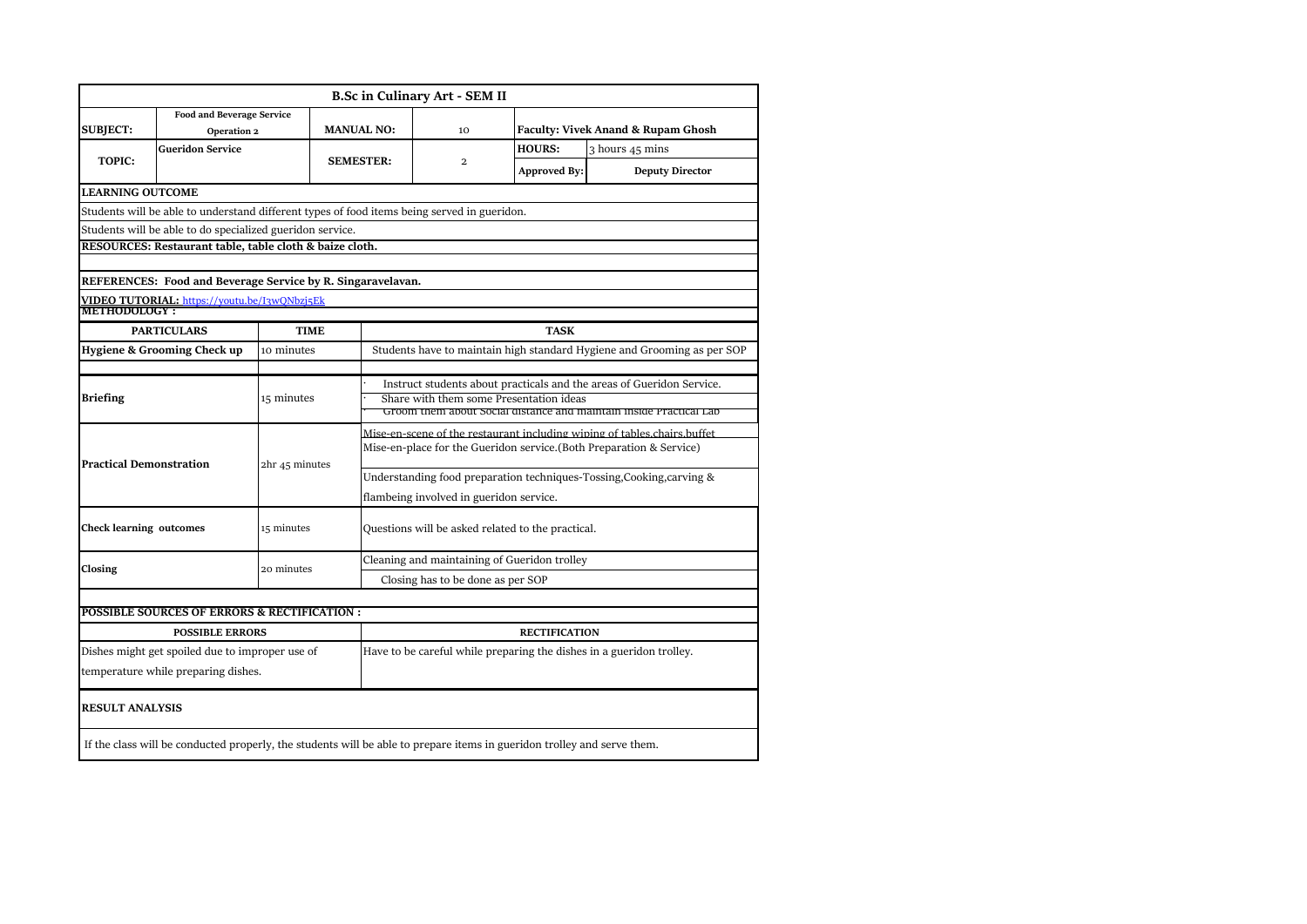|                                |                                                                                          |                |                   | <b>B.Sc in Culinary Art - SEM II</b> |                                                                     |                                                                                         |  |  |
|--------------------------------|------------------------------------------------------------------------------------------|----------------|-------------------|--------------------------------------|---------------------------------------------------------------------|-----------------------------------------------------------------------------------------|--|--|
| <b>SUBJECT:</b>                | <b>Food and Beverage Service</b>                                                         |                | <b>MANUAL NO:</b> | 9                                    | <b>Faculty: Vivek Anand &amp; Rupam Ghosh</b>                       |                                                                                         |  |  |
|                                | Operation 2                                                                              |                |                   |                                      | <b>HOURS:</b>                                                       | 3 hours 45 mins                                                                         |  |  |
| <b>TOPIC:</b>                  | <b>Gueridon Service</b>                                                                  |                | <b>SEMESTER:</b>  | 2                                    |                                                                     |                                                                                         |  |  |
|                                |                                                                                          |                |                   |                                      | <b>Approved By:</b>                                                 | <b>Deputy Director</b>                                                                  |  |  |
| <b>LEARNING OUTCOME</b>        |                                                                                          |                |                   |                                      |                                                                     |                                                                                         |  |  |
|                                | Students will be able to understand different types of trolley being served in gueridon. |                |                   |                                      |                                                                     |                                                                                         |  |  |
|                                | Students will be able to do specialized gueridon service.                                |                |                   |                                      |                                                                     |                                                                                         |  |  |
|                                |                                                                                          |                |                   |                                      |                                                                     |                                                                                         |  |  |
|                                | RESOURCES: Restaurant table, plates, service equipment, sideboard, gueridon trolley.     |                |                   |                                      |                                                                     |                                                                                         |  |  |
|                                |                                                                                          |                |                   |                                      |                                                                     |                                                                                         |  |  |
|                                | <b>REFERENCES: Food and Beverage Service by R. Singaravelavan.</b>                       |                |                   |                                      |                                                                     |                                                                                         |  |  |
|                                | VIDEO TUTORIAL:https://youtu.be/I3wQNbzj5Ek                                              |                |                   |                                      |                                                                     |                                                                                         |  |  |
|                                |                                                                                          |                |                   |                                      |                                                                     |                                                                                         |  |  |
|                                |                                                                                          |                |                   |                                      |                                                                     |                                                                                         |  |  |
|                                |                                                                                          |                |                   |                                      |                                                                     |                                                                                         |  |  |
|                                |                                                                                          |                |                   |                                      |                                                                     |                                                                                         |  |  |
| <b>METHODOLOGY :</b>           |                                                                                          |                |                   |                                      |                                                                     |                                                                                         |  |  |
|                                | <b>PARTICULARS</b>                                                                       | <b>TIME</b>    |                   |                                      |                                                                     | <b>TASK</b>                                                                             |  |  |
|                                | <b>Hygiene &amp; Grooming Check up</b>                                                   | 10 minutes     |                   |                                      |                                                                     | Students have to maintain high standard Hygiene and Grooming as per SOP                 |  |  |
|                                |                                                                                          |                |                   |                                      |                                                                     |                                                                                         |  |  |
| <b>Briefing</b>                |                                                                                          | 15 minutes     |                   |                                      | Share with them some Presentation ideas                             | Instruct students about practicals and the basic types of trolleys used in F&B Service. |  |  |
|                                |                                                                                          |                |                   |                                      |                                                                     | Groom them about Social distance and maintain inside Practical Lab                      |  |  |
|                                |                                                                                          |                |                   |                                      | Mise-en-place for the Gueridon service.(Both Preparation & Service) |                                                                                         |  |  |
| <b>Practical Demonstration</b> |                                                                                          | 2hr 45 minutes |                   |                                      | Preparation of dishes on Gueridon trolley                           |                                                                                         |  |  |
|                                |                                                                                          |                |                   |                                      | Handling of food properly during the gueridon service.              |                                                                                         |  |  |
| Check learning outcom          |                                                                                          | 15 minutes     |                   |                                      | Questions will be asked related to the practical.                   |                                                                                         |  |  |
|                                |                                                                                          |                |                   |                                      |                                                                     |                                                                                         |  |  |
| Closing                        |                                                                                          | 20 minutes     |                   | Cleaning of all equipments           |                                                                     |                                                                                         |  |  |
|                                |                                                                                          |                |                   | Closing has to be done as per SOP    |                                                                     |                                                                                         |  |  |
|                                |                                                                                          |                |                   |                                      |                                                                     |                                                                                         |  |  |
|                                | POSSIBLE SOURCES OF ERRORS & RECTIFICATION :                                             |                |                   |                                      |                                                                     |                                                                                         |  |  |
|                                | <b>POSSIBLE ERRORS</b>                                                                   |                |                   |                                      | Have to show them how to stock the sideboard.                       | <b>RECTIFICATION</b>                                                                    |  |  |
| to perform gueridon service.   | If not demonstrated properly, students might not able                                    |                |                   |                                      |                                                                     |                                                                                         |  |  |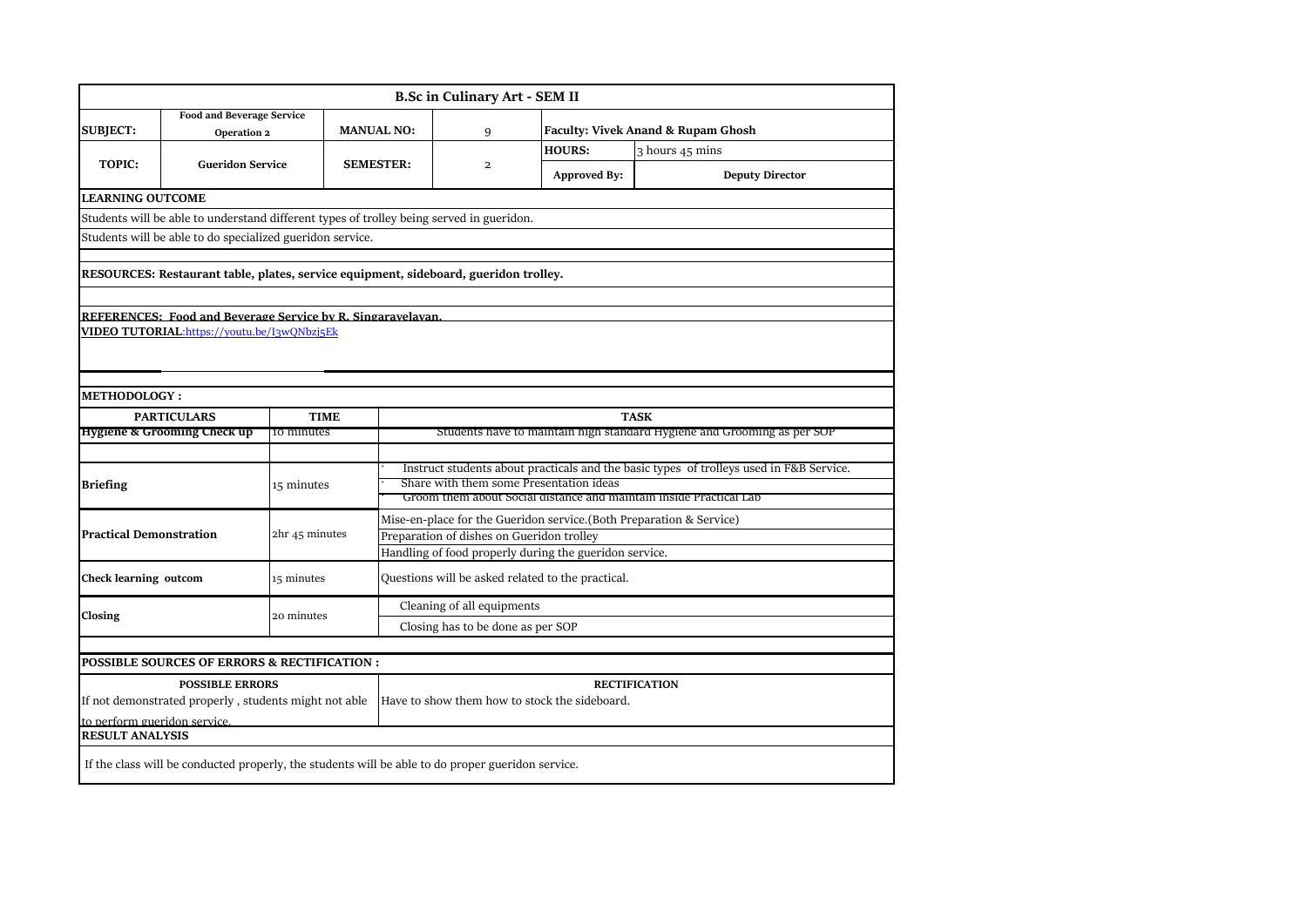|                     |                                                                           |                                  |                                                                 | <b>B.Sc in Culinary Art - SEM II</b>                                          |                                                                                                                      |                 |  |  |  |  |
|---------------------|---------------------------------------------------------------------------|----------------------------------|-----------------------------------------------------------------|-------------------------------------------------------------------------------|----------------------------------------------------------------------------------------------------------------------|-----------------|--|--|--|--|
|                     | <b>Food and Beverage Service</b>                                          |                                  |                                                                 |                                                                               |                                                                                                                      |                 |  |  |  |  |
| <b>SUBJECT</b>      |                                                                           | <b>MANUAL NO:</b><br>Operation 2 |                                                                 | 10                                                                            | Faculty: Vivek Anand & Rupam Ghosh                                                                                   |                 |  |  |  |  |
| <b>TOPIC:</b>       | Tea and Coffee - Preparation                                              |                                  | <b>SEMESTER:</b>                                                |                                                                               | <b>HOURS:</b>                                                                                                        | 3 hours 45 mins |  |  |  |  |
|                     | and service                                                               |                                  |                                                                 | 4                                                                             | <b>Approved By:</b>                                                                                                  | Deputy Director |  |  |  |  |
|                     | <b>LEARNING OUTCOME</b>                                                   |                                  |                                                                 |                                                                               |                                                                                                                      |                 |  |  |  |  |
|                     | Students will be able to understand various tea and coffee making process |                                  |                                                                 |                                                                               |                                                                                                                      |                 |  |  |  |  |
|                     |                                                                           |                                  |                                                                 |                                                                               |                                                                                                                      |                 |  |  |  |  |
|                     | RESOURCES: Tea Cup, Tea Saucers and Tea Pot.                              |                                  |                                                                 |                                                                               |                                                                                                                      |                 |  |  |  |  |
|                     |                                                                           |                                  |                                                                 |                                                                               |                                                                                                                      |                 |  |  |  |  |
|                     | <b>REFERENCES:</b> Food and Beverage Service by R. Singaravelavan.        |                                  |                                                                 |                                                                               |                                                                                                                      |                 |  |  |  |  |
|                     | VIDEO TUTORIAL: https://youtu.be/asCCeiLq9nc                              |                                  |                                                                 |                                                                               |                                                                                                                      |                 |  |  |  |  |
| <b>METHODOLOGY:</b> |                                                                           |                                  |                                                                 |                                                                               |                                                                                                                      |                 |  |  |  |  |
|                     | <b>PARTICULARS</b>                                                        | <b>TIME</b>                      |                                                                 |                                                                               | <b>TASK</b>                                                                                                          |                 |  |  |  |  |
|                     | Hygiene & Grooming Check u <sub>10</sub> minutes                          |                                  |                                                                 |                                                                               | Students have to maintain high standard Hygiene and Grooming as per SOP                                              |                 |  |  |  |  |
|                     |                                                                           |                                  |                                                                 |                                                                               |                                                                                                                      |                 |  |  |  |  |
|                     |                                                                           |                                  |                                                                 | Instruct students about practicals and various types of tea and coffee making |                                                                                                                      |                 |  |  |  |  |
| <b>Briefing</b>     |                                                                           | 15 minutes                       | Share with them some Presentation ideas                         |                                                                               |                                                                                                                      |                 |  |  |  |  |
|                     |                                                                           |                                  |                                                                 | Groom them about Social distancing and maintain the same inside Practical Lab |                                                                                                                      |                 |  |  |  |  |
|                     |                                                                           |                                  | Mise-en-place for tea and Coffee (Both preparation and Service) |                                                                               |                                                                                                                      |                 |  |  |  |  |
|                     | <b>Practical Demonstration</b>                                            | 2hr 45 minutes                   | Preparation and service of various types of tea                 |                                                                               |                                                                                                                      |                 |  |  |  |  |
|                     |                                                                           |                                  | Preparation and service of various types of coffee              |                                                                               |                                                                                                                      |                 |  |  |  |  |
|                     | <b>Check learning outcomes</b>                                            | 15 minutes                       |                                                                 | Questions will be asked related to the practical.                             |                                                                                                                      |                 |  |  |  |  |
|                     |                                                                           |                                  | Cleaning of all equipments related to tea, coffee making        |                                                                               |                                                                                                                      |                 |  |  |  |  |
| Closing             |                                                                           | 20 minutes                       | Closing has to be done as per SOP                               |                                                                               |                                                                                                                      |                 |  |  |  |  |
|                     |                                                                           |                                  |                                                                 |                                                                               |                                                                                                                      |                 |  |  |  |  |
|                     | <b>POSSIBLE SOURCES OF ERRORS &amp; RECTIFICATION :</b>                   |                                  |                                                                 |                                                                               |                                                                                                                      |                 |  |  |  |  |
|                     | <b>POSSIBLE ERRORS</b>                                                    |                                  |                                                                 |                                                                               | <b>RECTIFICATION</b>                                                                                                 |                 |  |  |  |  |
|                     | If not discussed properly, there might be spillage.                       |                                  |                                                                 | Have to be cautious while serving tea.                                        |                                                                                                                      |                 |  |  |  |  |
|                     |                                                                           |                                  |                                                                 |                                                                               |                                                                                                                      |                 |  |  |  |  |
|                     | <b>RESULT ANALYSIS</b>                                                    |                                  |                                                                 |                                                                               |                                                                                                                      |                 |  |  |  |  |
|                     |                                                                           |                                  |                                                                 |                                                                               | If the class will be conducted properly, the students will be able to know about the various tea and coffee service. |                 |  |  |  |  |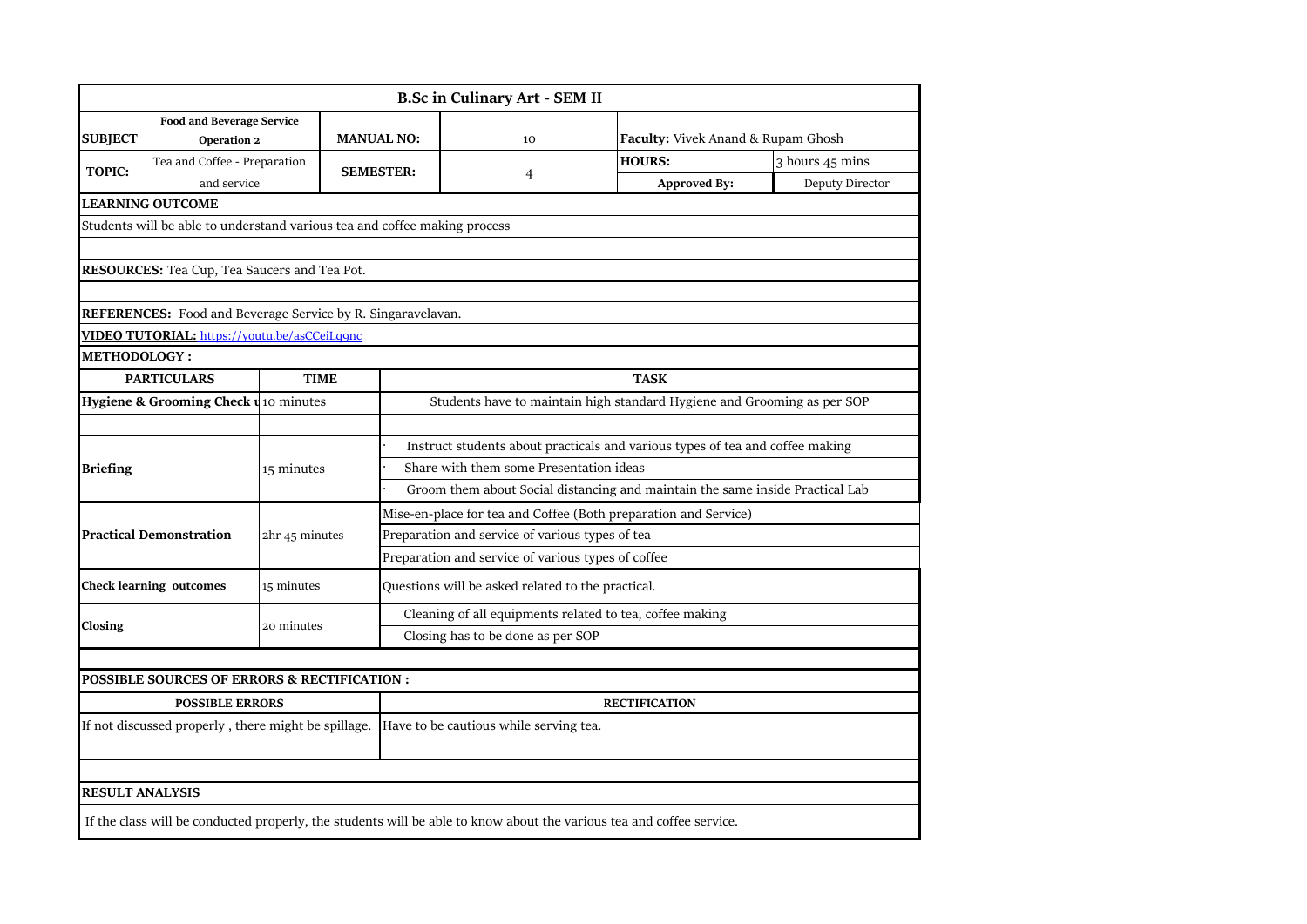|                                 |                                                                                                  |                |                                                   | <b>B.Sc Culinary Art - SEM II</b>                                                                 |                                                                                                             |                        |  |  |  |  |
|---------------------------------|--------------------------------------------------------------------------------------------------|----------------|---------------------------------------------------|---------------------------------------------------------------------------------------------------|-------------------------------------------------------------------------------------------------------------|------------------------|--|--|--|--|
| <b>SUBJECT:</b>                 | <b>Food and Beverage Service</b><br>Operation 2                                                  |                | <b>MANUAL NO:</b>                                 | 11                                                                                                | <b>Faculty: Vivek Anand &amp; Rupam Ghosh</b>                                                               |                        |  |  |  |  |
| <b>TOPIC:</b>                   | <b>Juices and Soft Drinks -</b>                                                                  |                | <b>SEMESTER:</b>                                  | 4                                                                                                 | <b>HOURS:</b>                                                                                               | 3 hours 45 mins        |  |  |  |  |
|                                 | <b>Preparation and Service</b>                                                                   |                |                                                   |                                                                                                   | <b>Approved By:</b>                                                                                         | <b>Deputy Director</b> |  |  |  |  |
|                                 | LEARNING OUTCOME:                                                                                |                |                                                   |                                                                                                   |                                                                                                             |                        |  |  |  |  |
|                                 | Students should able to understand various juices and soft drinks along with their preparations. |                |                                                   |                                                                                                   |                                                                                                             |                        |  |  |  |  |
|                                 | Students will be able to explain various aerated beverages                                       |                |                                                   |                                                                                                   |                                                                                                             |                        |  |  |  |  |
|                                 | <b>RESOURCES:</b> Juice glass and various juices and soft drinks.                                |                |                                                   |                                                                                                   |                                                                                                             |                        |  |  |  |  |
|                                 |                                                                                                  |                |                                                   |                                                                                                   |                                                                                                             |                        |  |  |  |  |
|                                 | REFERENCES: Food and Beverage Service by R. Singaravelavan.                                      |                |                                                   |                                                                                                   |                                                                                                             |                        |  |  |  |  |
|                                 | VIDEO TUTORIAL: https://youtu.be/cYKOWdiINZI                                                     |                |                                                   |                                                                                                   |                                                                                                             |                        |  |  |  |  |
|                                 |                                                                                                  |                |                                                   |                                                                                                   |                                                                                                             |                        |  |  |  |  |
| <b>METHODOLOGY:</b>             |                                                                                                  |                |                                                   |                                                                                                   |                                                                                                             |                        |  |  |  |  |
|                                 | <b>PARTICULARS</b>                                                                               | <b>TIME</b>    |                                                   | <b>TASK</b>                                                                                       |                                                                                                             |                        |  |  |  |  |
|                                 | Hygiene & Grooming Check up 10 minutes                                                           |                |                                                   | Students have to maintain high standard Hygiene and Grooming as per SOP                           |                                                                                                             |                        |  |  |  |  |
|                                 |                                                                                                  |                |                                                   |                                                                                                   |                                                                                                             |                        |  |  |  |  |
|                                 |                                                                                                  |                |                                                   | Instruct students about the basics of non alcoholic beverage.                                     |                                                                                                             |                        |  |  |  |  |
| <b>Briefing</b>                 |                                                                                                  | 15 minutes     |                                                   | Share with them some Presentation ideas                                                           |                                                                                                             |                        |  |  |  |  |
|                                 |                                                                                                  |                |                                                   | Groom them about Social distancing and maintaining the same inside Practical Lab                  |                                                                                                             |                        |  |  |  |  |
|                                 | <b>Practical Demonstration</b>                                                                   |                |                                                   | Mise-en-scene of the restaurant including wiping of tables, chairs, buffet counters, bar counters |                                                                                                             |                        |  |  |  |  |
|                                 |                                                                                                  | 2hr 45 minutes |                                                   | Mise-en-place for juices, Mineral water etc. (Both preparation and Service)                       |                                                                                                             |                        |  |  |  |  |
|                                 |                                                                                                  |                |                                                   | Preparation and service of various types of juices.                                               |                                                                                                             |                        |  |  |  |  |
|                                 |                                                                                                  |                |                                                   | Preparation and service of various types Aerated beverage and Mineral water.                      |                                                                                                             |                        |  |  |  |  |
|                                 | <b>Check learning outcomes</b>                                                                   | 15 minutes     | Questions will be asked related to the practical. |                                                                                                   |                                                                                                             |                        |  |  |  |  |
|                                 |                                                                                                  |                | Cleaning of all equipments                        |                                                                                                   |                                                                                                             |                        |  |  |  |  |
| Closing                         |                                                                                                  | 20 minutes     |                                                   | Closing has to be done as per SOP                                                                 |                                                                                                             |                        |  |  |  |  |
|                                 |                                                                                                  |                |                                                   |                                                                                                   |                                                                                                             |                        |  |  |  |  |
|                                 | POSSIBLE SOURCES OF ERRORS & RECTIFICATION :                                                     |                |                                                   |                                                                                                   |                                                                                                             |                        |  |  |  |  |
| <b>POSSIBLE ERRORS</b>          |                                                                                                  |                |                                                   | <b>RECTIFICATION</b>                                                                              |                                                                                                             |                        |  |  |  |  |
| There may be spillage of juices |                                                                                                  |                |                                                   | Have to serve juices in the correct temperature in proper glassware.                              |                                                                                                             |                        |  |  |  |  |
| <b>RESULT ANALYSIS</b>          |                                                                                                  |                |                                                   |                                                                                                   |                                                                                                             |                        |  |  |  |  |
|                                 |                                                                                                  |                |                                                   |                                                                                                   | If the class will be conducted properly, the students will be able to know about the various soft beverages |                        |  |  |  |  |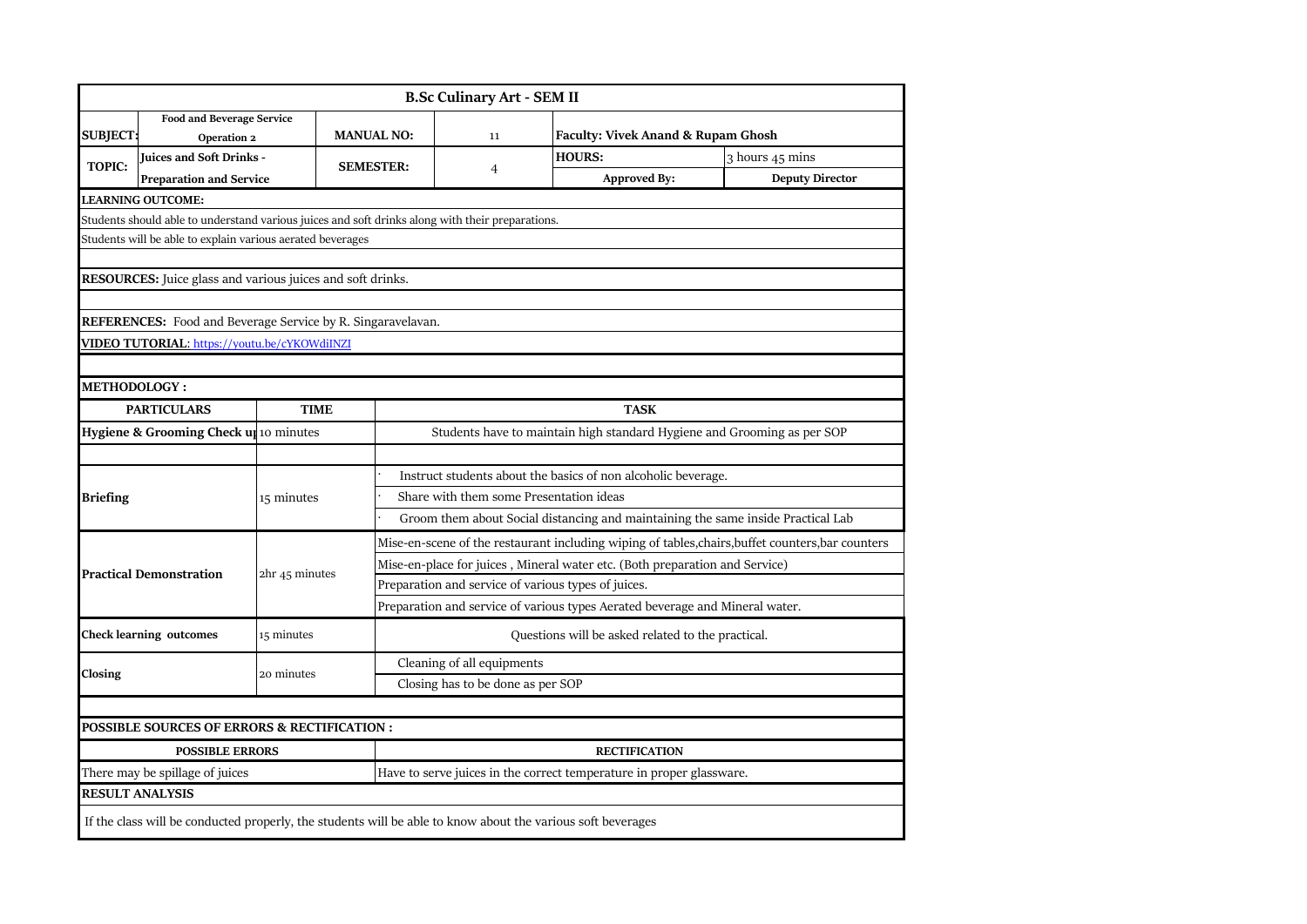|                                                                   | <b>B.Sc in Culinary Art - SEM II</b>                        |                |                                                                            |                                                         |                                                                                                         |                                                                                  |  |  |  |
|-------------------------------------------------------------------|-------------------------------------------------------------|----------------|----------------------------------------------------------------------------|---------------------------------------------------------|---------------------------------------------------------------------------------------------------------|----------------------------------------------------------------------------------|--|--|--|
| <b>SUBJECT:</b>                                                   | <b>Food and Beverage Service</b><br>Operation 2             |                | <b>MANUAL NO:</b>                                                          | 12                                                      | Faculty: Vivek Anand & Rupam Ghosh                                                                      |                                                                                  |  |  |  |
| <b>TOPIC:</b>                                                     | <b>Mocktails-Preparation and</b>                            |                | <b>SEMESTER:</b>                                                           | 4                                                       | <b>HOURS:</b><br><b>Approved By:</b>                                                                    | 3 hours 45 mins<br><b>Deputy Director</b>                                        |  |  |  |
|                                                                   | Services<br><b>EARNING OUTCOME</b>                          |                |                                                                            |                                                         |                                                                                                         |                                                                                  |  |  |  |
| Students should able to identify the various mocktail preparation |                                                             |                |                                                                            |                                                         |                                                                                                         |                                                                                  |  |  |  |
| Students will be able to serve various mocktails.                 |                                                             |                |                                                                            |                                                         |                                                                                                         |                                                                                  |  |  |  |
| RESOURCES: Bar equipments, non alcoholic beverage.                |                                                             |                |                                                                            |                                                         |                                                                                                         |                                                                                  |  |  |  |
|                                                                   |                                                             |                |                                                                            |                                                         |                                                                                                         |                                                                                  |  |  |  |
|                                                                   | REFERENCES: Food and Beverage Service by R. Singaravelavan. |                |                                                                            |                                                         |                                                                                                         |                                                                                  |  |  |  |
|                                                                   | VIDEO LINK: https://youtu.be/A5-FbpigGD8                    |                |                                                                            |                                                         |                                                                                                         |                                                                                  |  |  |  |
| <b>METHODOLOGY:</b>                                               |                                                             |                |                                                                            |                                                         |                                                                                                         |                                                                                  |  |  |  |
|                                                                   | <b>PARTICULARS</b>                                          | <b>TIME</b>    |                                                                            | <b>TASK</b>                                             |                                                                                                         |                                                                                  |  |  |  |
|                                                                   | Hygiene & Grooming Check up 10 minutes                      |                | Students have to maintain high standard Hygiene and Grooming as per SOP    |                                                         |                                                                                                         |                                                                                  |  |  |  |
|                                                                   |                                                             |                |                                                                            |                                                         |                                                                                                         |                                                                                  |  |  |  |
|                                                                   |                                                             |                | Instruct students about practicals and concepts of various mocktail making |                                                         |                                                                                                         |                                                                                  |  |  |  |
| <b>Briefing</b>                                                   |                                                             | 15 minutes     | Share with them some Presentation ideas                                    |                                                         |                                                                                                         |                                                                                  |  |  |  |
|                                                                   |                                                             |                |                                                                            |                                                         |                                                                                                         | Groom them about Social distancing and maintaining the same inside Practical Lab |  |  |  |
|                                                                   | <b>Practical Demonstration</b>                              | 2hr 45 minutes | Mise-en-place for the Mocktais.(Both preparation and Service)              |                                                         |                                                                                                         |                                                                                  |  |  |  |
|                                                                   |                                                             |                | Preparation and service of various types of Mocktails.                     |                                                         |                                                                                                         |                                                                                  |  |  |  |
|                                                                   |                                                             |                |                                                                            | Preparation and service of various types of Milkshakes. |                                                                                                         |                                                                                  |  |  |  |
|                                                                   | <b>Check learning outcom</b>                                | 15 minutes     | Questions will be asked related to the practical.                          |                                                         |                                                                                                         |                                                                                  |  |  |  |
| Closing                                                           |                                                             | 20 minutes     | Cleaning & stacking of all equipments                                      |                                                         |                                                                                                         |                                                                                  |  |  |  |
|                                                                   |                                                             |                | Closing has to be done as per SOP                                          |                                                         |                                                                                                         |                                                                                  |  |  |  |
|                                                                   |                                                             |                |                                                                            |                                                         |                                                                                                         |                                                                                  |  |  |  |
|                                                                   | <b>POSSIBLE SOURCES OF ERRORS &amp; RECTIFICATION:</b>      |                |                                                                            |                                                         |                                                                                                         |                                                                                  |  |  |  |
| <b>POSSIBLE ERRORS</b>                                            |                                                             |                |                                                                            | <b>RECTIFICATION</b>                                    |                                                                                                         |                                                                                  |  |  |  |
| There may be spillage of drinks and breakage of                   |                                                             |                | Have to treat very cautiously while making mocktails                       |                                                         |                                                                                                         |                                                                                  |  |  |  |
| <b>RESULT ANALYSIS</b>                                            |                                                             |                |                                                                            |                                                         |                                                                                                         |                                                                                  |  |  |  |
|                                                                   |                                                             |                |                                                                            |                                                         | If the class will be conducted properly, the students will be able to know about the various mocktails. |                                                                                  |  |  |  |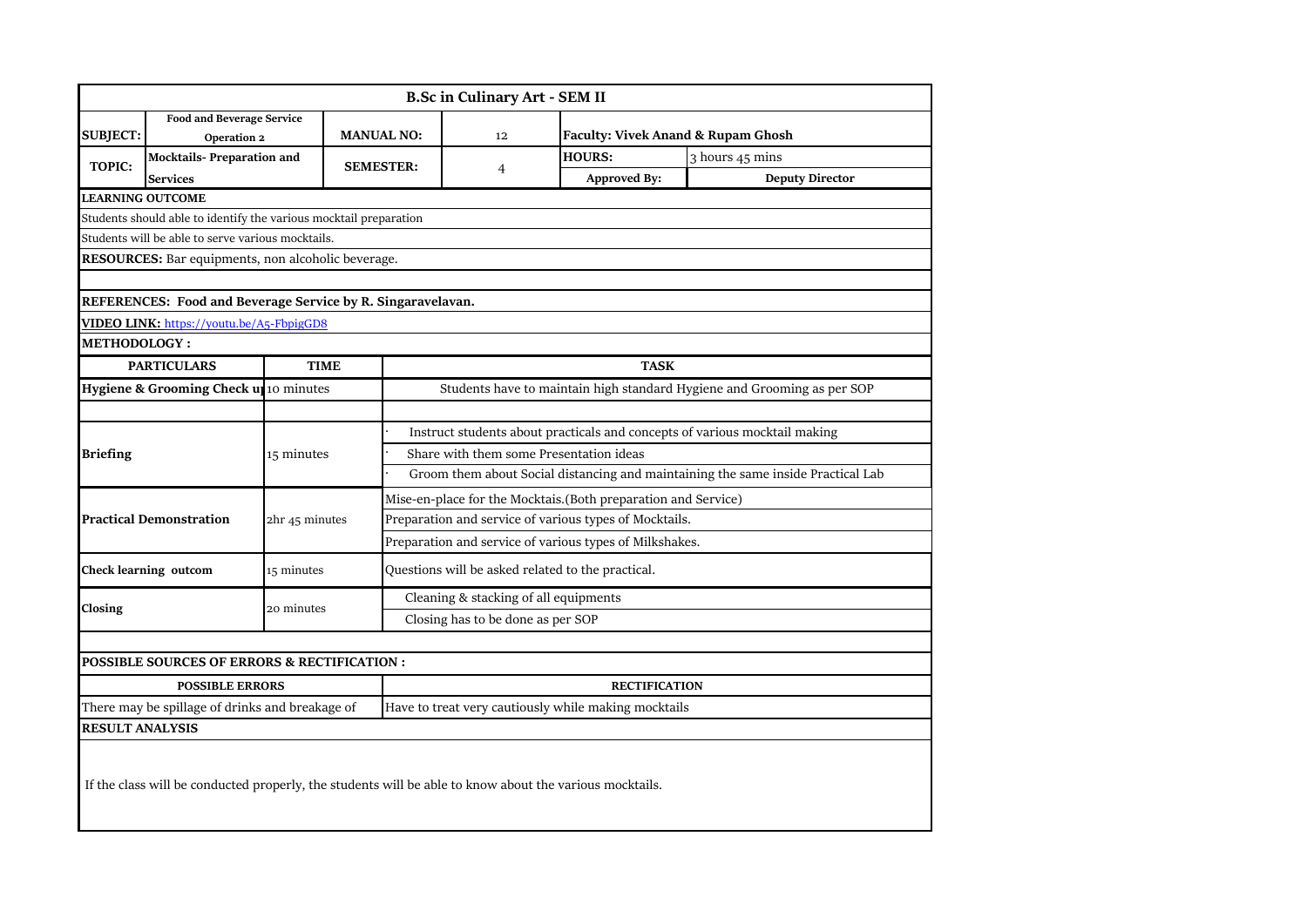|                        | <b>B.Sc in Culinary Art - SEM II</b>                                                                                 |                |                                                                 |                                                                                  |                     |                        |  |  |  |  |
|------------------------|----------------------------------------------------------------------------------------------------------------------|----------------|-----------------------------------------------------------------|----------------------------------------------------------------------------------|---------------------|------------------------|--|--|--|--|
| <b>SUBJECT</b>         | <b>Food and Beverage Service</b><br>Operation 2                                                                      |                | <b>MANUAL NO:</b>                                               | <b>Faculty: Vivek Anand &amp; Rupam Ghosh</b><br>13                              |                     |                        |  |  |  |  |
| <b>TOPIC:</b>          | Cocoa & Malted Beverages -                                                                                           |                | <b>SEMESTER:</b>                                                |                                                                                  | <b>HOURS:</b>       | 3 hours 45 mins        |  |  |  |  |
|                        | <b>Preparation and Service</b>                                                                                       |                |                                                                 | $\overline{4}$                                                                   | <b>Approved By:</b> | <b>Deputy Director</b> |  |  |  |  |
|                        | <b>LEARNING OUTCOME</b>                                                                                              |                |                                                                 |                                                                                  |                     |                        |  |  |  |  |
|                        | Students should be able to prepare various malted beverage and understand how to make malt based drinks.             |                |                                                                 |                                                                                  |                     |                        |  |  |  |  |
|                        | <b>RESOURCES:</b> Bar equipments.                                                                                    |                |                                                                 |                                                                                  |                     |                        |  |  |  |  |
|                        |                                                                                                                      |                |                                                                 |                                                                                  |                     |                        |  |  |  |  |
|                        | REFERENCES: Food and Beverage Service by R. Singaravelavan.                                                          |                |                                                                 |                                                                                  |                     |                        |  |  |  |  |
|                        | VIDEO LINK: https://youtu.be/A5-FbpigGD8                                                                             |                |                                                                 |                                                                                  |                     |                        |  |  |  |  |
| <b>METHODOLOGY:</b>    |                                                                                                                      |                |                                                                 |                                                                                  |                     |                        |  |  |  |  |
|                        | <b>PARTICULARS</b>                                                                                                   | <b>TIME</b>    |                                                                 | <b>TASK</b>                                                                      |                     |                        |  |  |  |  |
|                        | Hygiene & Grooming Check u <sub>10</sub> minutes                                                                     |                |                                                                 | Students have to maintain high standard Hygiene and Grooming as per SOP          |                     |                        |  |  |  |  |
|                        |                                                                                                                      |                |                                                                 |                                                                                  |                     |                        |  |  |  |  |
|                        |                                                                                                                      |                | Instruct students about the basics of cocoa and malted beverage |                                                                                  |                     |                        |  |  |  |  |
| <b>Briefing</b>        |                                                                                                                      | 15 minutes     | Share with them some Presentation ideas                         |                                                                                  |                     |                        |  |  |  |  |
|                        |                                                                                                                      |                |                                                                 | Groom them about Social distancing and maintaining the same inside Practical Lab |                     |                        |  |  |  |  |
|                        |                                                                                                                      |                | Preparation of malted beverage and cocoa                        |                                                                                  |                     |                        |  |  |  |  |
|                        | <b>Practical Demonstration</b>                                                                                       | 2hr 45 minutes | Use of various shakes related to non alcoholic making           |                                                                                  |                     |                        |  |  |  |  |
|                        |                                                                                                                      |                |                                                                 | Service of beverages                                                             |                     |                        |  |  |  |  |
|                        | <b>Check learning outcomes</b>                                                                                       | 15 minutes     | Questions will be asked related to the practical.               |                                                                                  |                     |                        |  |  |  |  |
|                        |                                                                                                                      |                | Cleaning & stacking of all equipments                           |                                                                                  |                     |                        |  |  |  |  |
| Closing                |                                                                                                                      | 20 minutes     |                                                                 | Closing has to be done as per SOP                                                |                     |                        |  |  |  |  |
|                        |                                                                                                                      |                |                                                                 |                                                                                  |                     |                        |  |  |  |  |
|                        | POSSIBLE SOURCES OF ERRORS & RECTIFICATION :                                                                         |                |                                                                 |                                                                                  |                     |                        |  |  |  |  |
| <b>POSSIBLE ERRORS</b> |                                                                                                                      |                | <b>RECTIFICATION</b>                                            |                                                                                  |                     |                        |  |  |  |  |
|                        | If not shown/discussed properly, students might                                                                      |                | Students have to practise every sequence of mocktail making     |                                                                                  |                     |                        |  |  |  |  |
|                        |                                                                                                                      |                |                                                                 |                                                                                  |                     |                        |  |  |  |  |
|                        | <b>RESULT ANALYSIS</b>                                                                                               |                |                                                                 |                                                                                  |                     |                        |  |  |  |  |
|                        | If the class will be conducted properly, the students will be able to know about the various mocktails and its uses. |                |                                                                 |                                                                                  |                     |                        |  |  |  |  |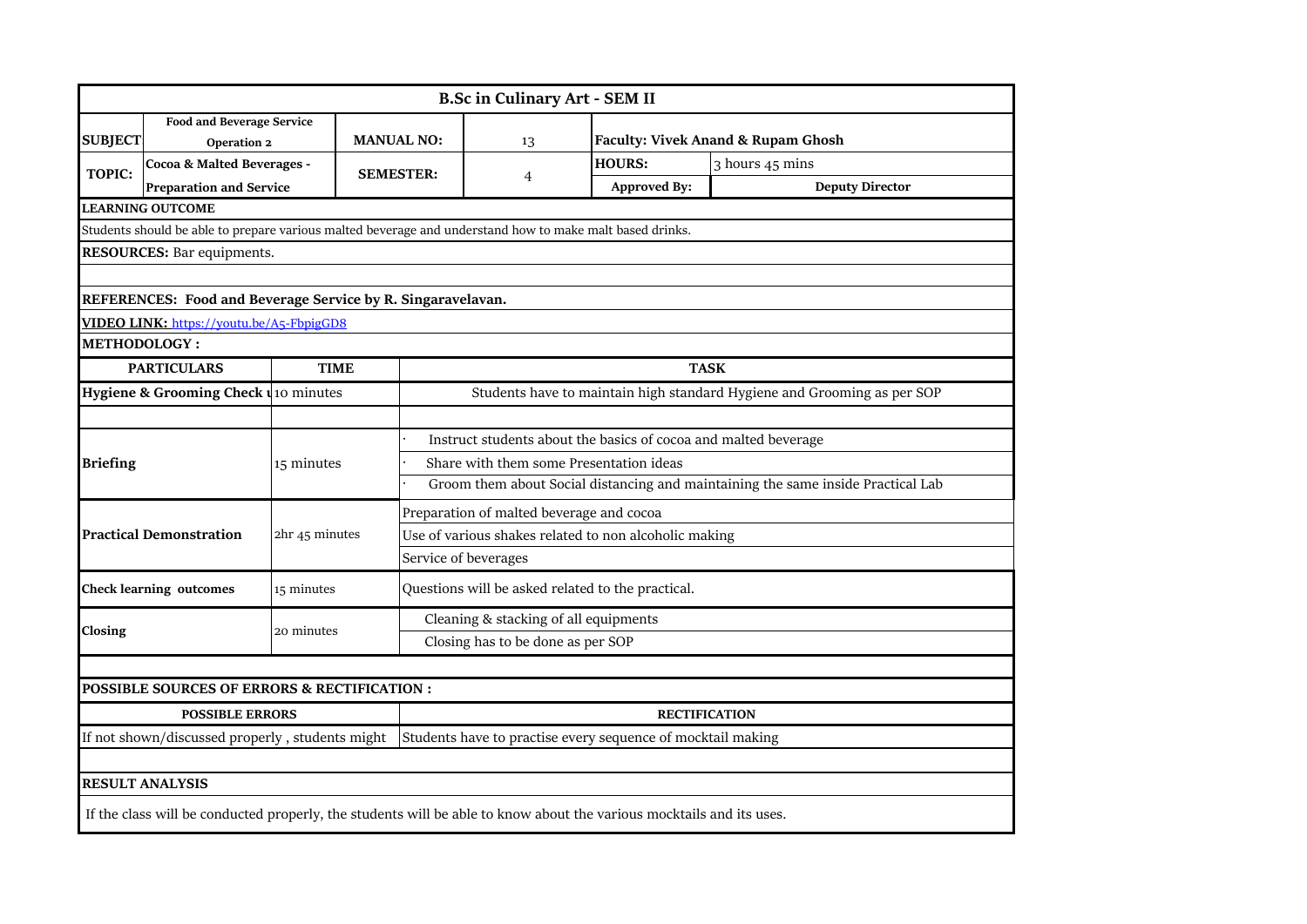|                                                                            |                                                                                                                |                |                   | <b>B.Sc in Culinary Art - SEM II</b>                                                               |                     |                                                                                                                    |  |  |  |
|----------------------------------------------------------------------------|----------------------------------------------------------------------------------------------------------------|----------------|-------------------|----------------------------------------------------------------------------------------------------|---------------------|--------------------------------------------------------------------------------------------------------------------|--|--|--|
| <b>Food and Beverage Service</b>                                           |                                                                                                                |                |                   |                                                                                                    |                     |                                                                                                                    |  |  |  |
| <b>SUBJECT:</b>                                                            | Operation 2                                                                                                    |                | <b>MANUAL NO:</b> | 14                                                                                                 |                     | Faculty: Vivek Anand & Rupam Ghosh                                                                                 |  |  |  |
|                                                                            |                                                                                                                |                |                   |                                                                                                    | <b>HOURS:</b>       | 3 hours 45 mins                                                                                                    |  |  |  |
| <b>TOPIC:</b>                                                              | <b>Kitchen Stewarding</b>                                                                                      |                | <b>SEMESTER:</b>  | $\overline{\mathbf{c}}$                                                                            | <b>Approved By:</b> | <b>Deputy Director</b>                                                                                             |  |  |  |
| <b>LEARNING OUTCOME</b>                                                    |                                                                                                                |                |                   |                                                                                                    |                     |                                                                                                                    |  |  |  |
|                                                                            | Students should able to identify various dish washing methods                                                  |                |                   |                                                                                                    |                     |                                                                                                                    |  |  |  |
|                                                                            | Students will be able to understand various kitchen stewarding activities.                                     |                |                   |                                                                                                    |                     |                                                                                                                    |  |  |  |
|                                                                            |                                                                                                                |                |                   |                                                                                                    |                     |                                                                                                                    |  |  |  |
|                                                                            |                                                                                                                |                |                   |                                                                                                    |                     | RESOURCES: Restaurant table, plates, service equipment, sideboard, glasswaye, water bottle, water jug, napkin etc. |  |  |  |
|                                                                            |                                                                                                                |                |                   |                                                                                                    |                     |                                                                                                                    |  |  |  |
|                                                                            | REFERENCES: Food and Beverage Service by R. Singaravelavan.                                                    |                |                   |                                                                                                    |                     |                                                                                                                    |  |  |  |
|                                                                            | VIDEO TUTORIAL: https://youtu.be/J7_2thlnVdQ                                                                   |                |                   |                                                                                                    |                     |                                                                                                                    |  |  |  |
|                                                                            |                                                                                                                |                |                   |                                                                                                    |                     |                                                                                                                    |  |  |  |
| <b>METHODOLOGY:</b>                                                        |                                                                                                                |                |                   |                                                                                                    |                     |                                                                                                                    |  |  |  |
| <b>PARTICULARS</b><br><b>TIME</b>                                          |                                                                                                                |                | <b>TASK</b>       |                                                                                                    |                     |                                                                                                                    |  |  |  |
|                                                                            | Hygiene & Grooming Check up                                                                                    | 10 minutes     |                   |                                                                                                    |                     | Students have to maintain high standard Hygiene and Grooming as per SOP                                            |  |  |  |
|                                                                            |                                                                                                                |                |                   | Instruct students about practicals and the kitchen stewarding areas of F&B Service.                |                     |                                                                                                                    |  |  |  |
| <b>Briefing</b>                                                            |                                                                                                                | 15 minutes     |                   | Share with them some Presentation ideas                                                            |                     |                                                                                                                    |  |  |  |
|                                                                            |                                                                                                                |                |                   | Groom them about social uistance and maintain inside Practical Lab                                 |                     |                                                                                                                    |  |  |  |
|                                                                            |                                                                                                                | 2hr 45 minutes |                   | Mise-en-scene of the restaurant including wiping of tables chairs buffet counters bar counters bar |                     |                                                                                                                    |  |  |  |
| <b>Practical Demonstration</b>                                             |                                                                                                                |                |                   | Mise-en-place for Kitchen stewarding.                                                              |                     |                                                                                                                    |  |  |  |
|                                                                            |                                                                                                                |                |                   | Cleaning of dishes using pot wash and ware wash method.                                            |                     |                                                                                                                    |  |  |  |
| <b>Check learning outcomes</b>                                             |                                                                                                                | 15 minutes     |                   | Questions will be asked related to the practical.                                                  |                     |                                                                                                                    |  |  |  |
|                                                                            |                                                                                                                |                |                   | Cleaning of all equipments                                                                         |                     |                                                                                                                    |  |  |  |
| Closing                                                                    |                                                                                                                | 20 minutes     |                   | Closing has to be done as per SOP                                                                  |                     |                                                                                                                    |  |  |  |
|                                                                            | POSSIBLE SOURCES OF ERRORS & RECTIFICATION :                                                                   |                |                   |                                                                                                    |                     |                                                                                                                    |  |  |  |
|                                                                            |                                                                                                                |                |                   |                                                                                                    |                     |                                                                                                                    |  |  |  |
| <b>POSSIBLE ERRORS</b><br>There may be breakage of crockery while handling |                                                                                                                |                |                   | <b>RECTIFICATION</b><br>Have to show them how to take handle crockeries while managing KST         |                     |                                                                                                                    |  |  |  |
| <b>RESULT ANALYSIS</b>                                                     |                                                                                                                |                |                   |                                                                                                    |                     |                                                                                                                    |  |  |  |
|                                                                            |                                                                                                                |                |                   |                                                                                                    |                     |                                                                                                                    |  |  |  |
|                                                                            | If the class will be conducted properly, the students will be able to understand basics of kitchen stewarding. |                |                   |                                                                                                    |                     |                                                                                                                    |  |  |  |